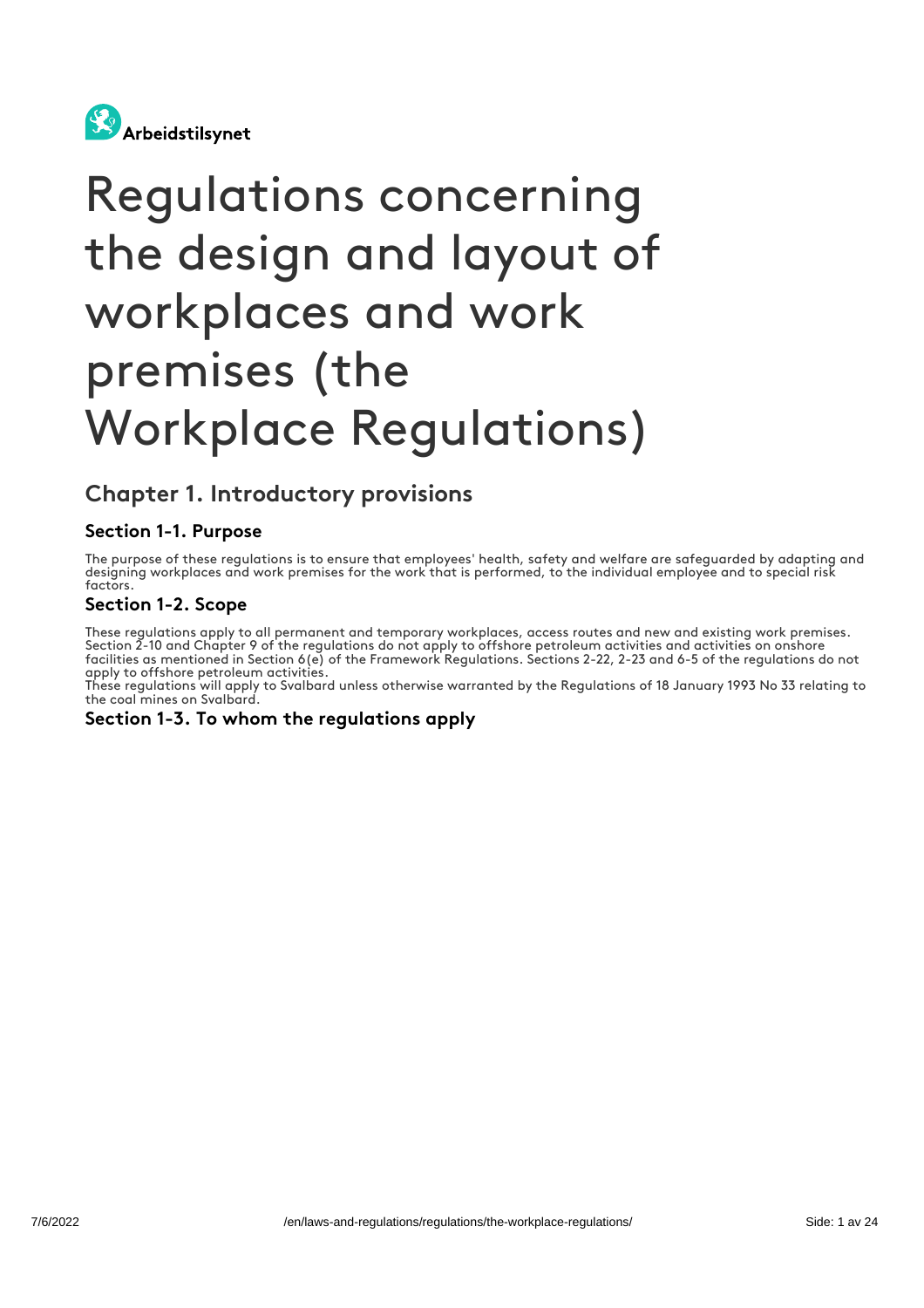Employers shall ensure that the provisions of these regulations are implemented. The following chapters apply to undertakings with no employees:

-

Chapter 4 Safety equipment,

-

Chapter 5 Signage and marking,

 $\sim$ -

Chapter 7 Chemicals and pollutants in the working atmosphere, and

-

Chapter 8 Work in surroundings that may entail exposure to biological agents.

- In addition to the above-mentioned chapters, the following sections apply to agricultural and forestry undertakings:
	- -

Section 2-11 Lighting

-

Section 2-14 Climate, ventilation, air quality etc.

-

Section 2-18 Traffic and access

-

Section 2-20 Loading ramps, loading bays, tipping sites and quays

-

Section 2-21 Escape routes and emergency exits

-

Section 3-7 Lavatories

-

Section 3-10 First aid rooms and first aid equipment

The following apply to lessors of work premises and quay facilities:

-

Chapter 2 Requirements for workplaces and work premises,

-

Chapter 3 Requirements for personnel rooms, rooms for cleaning equipment, first aid rooms and first aid equipment,

-

Section 4-2 Evacuation and rescue equipment - the first, second, third, fourth and fifth paragraphs,

-

Section 4-3 Fire prevention, explosion prevention and fire extinguishing equipment - the first paragraph,

Section 6-5 Safeguards to prevent falls, and

 $\bullet$ 

-

-

Section 8-1 Workplaces with biological health risks.

## Section 1-4. Definitions

For the purpose of these regulations, the following definitions shall apply:

1. 1.

work premises: rooms that the undertaking uses in connection with the work

such as workrooms, personnel rooms, access areas etc.;

2. 2.

workplace: any place, whether indoors, outdoors or underground, where work of a permanent or temporary nature is carried out;

3. 3.

workroom: a room in which employees must be present in order to carry out work that forms part of the undertaking's regular activities;

4. 4.

work equipment: technical installations etc. such as machinery, lifting equipment, safety components, containers, means of transport, appliances,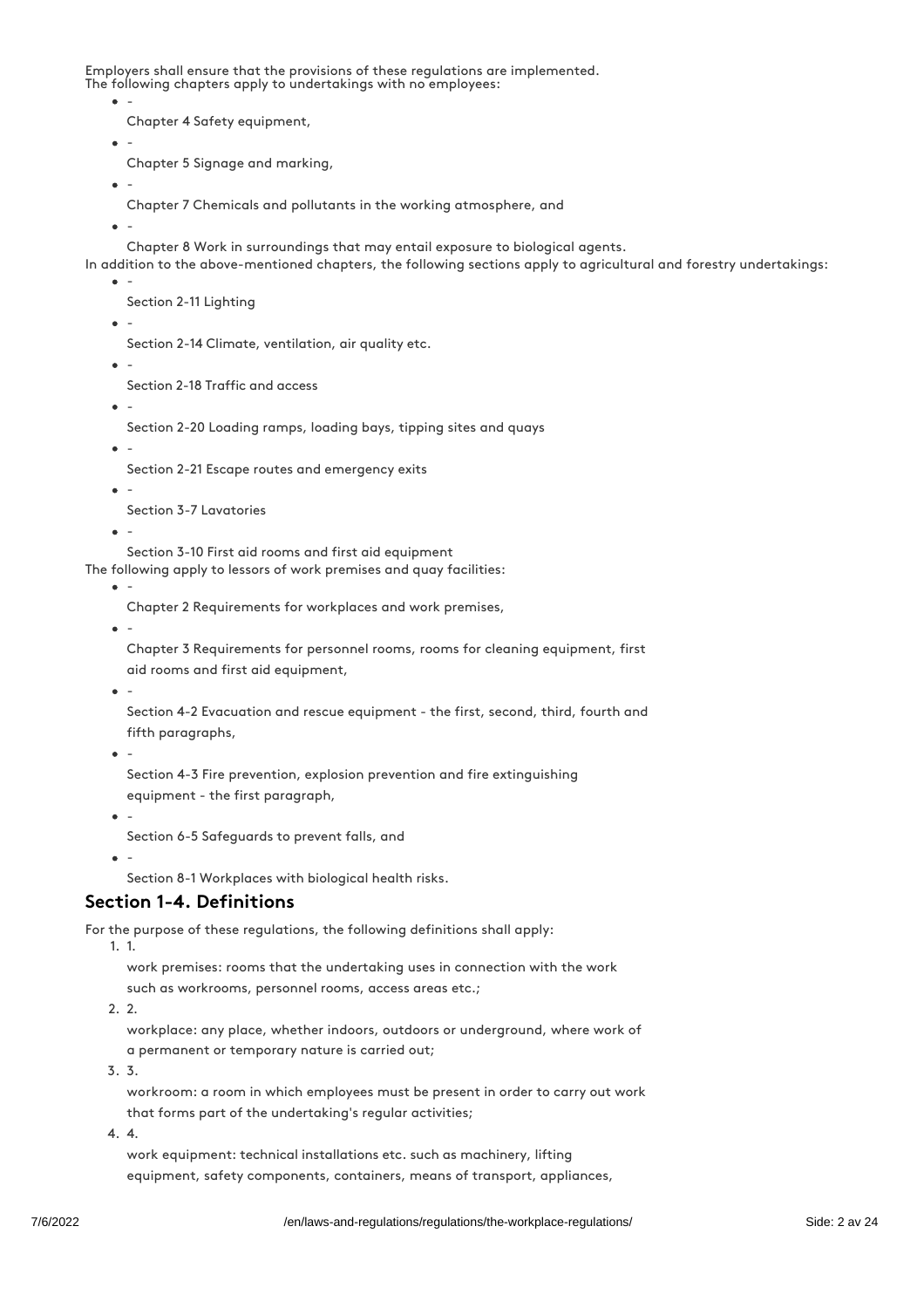installations, tools and any other object used in connection with the production of a product or the performance of work;

5. 5.

access route: roads, stairs, corridors, lifts etc. used by employees to get to workplaces or between workplaces and personnel rooms;

6. 6.

biological agents: live or dead micro-organisms, cell cultures, endoparasites and prions that can cause infections, allergies or toxicity in humans;

7. 7.

acoustic signal: a coded acoustic signal that is triggered and transmitted with the aid of a device that is designed for this purpose, without the use of a human or artificial voice;

8. 8.

light signal: a signal emitted through a device designed for lighting from the inside or from behind in a way that lights up the surface;

9. 9.

personnel room: changing room, drying room, washroom, shower room, lavatory, messroom, rest room, break room or sleep room;

10. 10.

fume extractors: a device that removes polluted air near the source before the pollution spreads to the surroundings;

11. 11.

risk: a function of the probability of an undesirable incident taking place and the consequences for the employees' life or health;

12. 12.

safety signage: signs that, by means of shapes, symbols, colour and, if relevant, text, provide information and instructions on how to behave in different situations with regard to safety or health;

13. 13.

jetting device: a collective term for devices that control the direction of a jet of fluid. Includes the nozzle, extension, holding and support devices and valve devices to control the flow of liquid. The pressure of the jet exceeds 25 bar;

14. 14.

hot work: work where heat is used, such as open flame, hot surfaces or ignition sparks. Hot work also includes work operations such as welding, soldering, torch cutting and grinding of metal etc. which can also give rise to hazardous gases;

15. 15.

warning colours: colours with a specific meaning that warn of hazardous conditions;

## Section 1-5. Exemption

The Norwegian Labour Inspection Authority, the Petroleum Safety Authority Norway and the Civil Aviation Authority of Norway may grant exemption from the regulations in their respective areas if warranted on special grounds, if justified from a health and safety perspective and not in breach of the EEA Agreement.

## Chapter 2. Requirements for workplaces and work

## premises

## Section 2-1. Design and fitting out of workplaces and work premises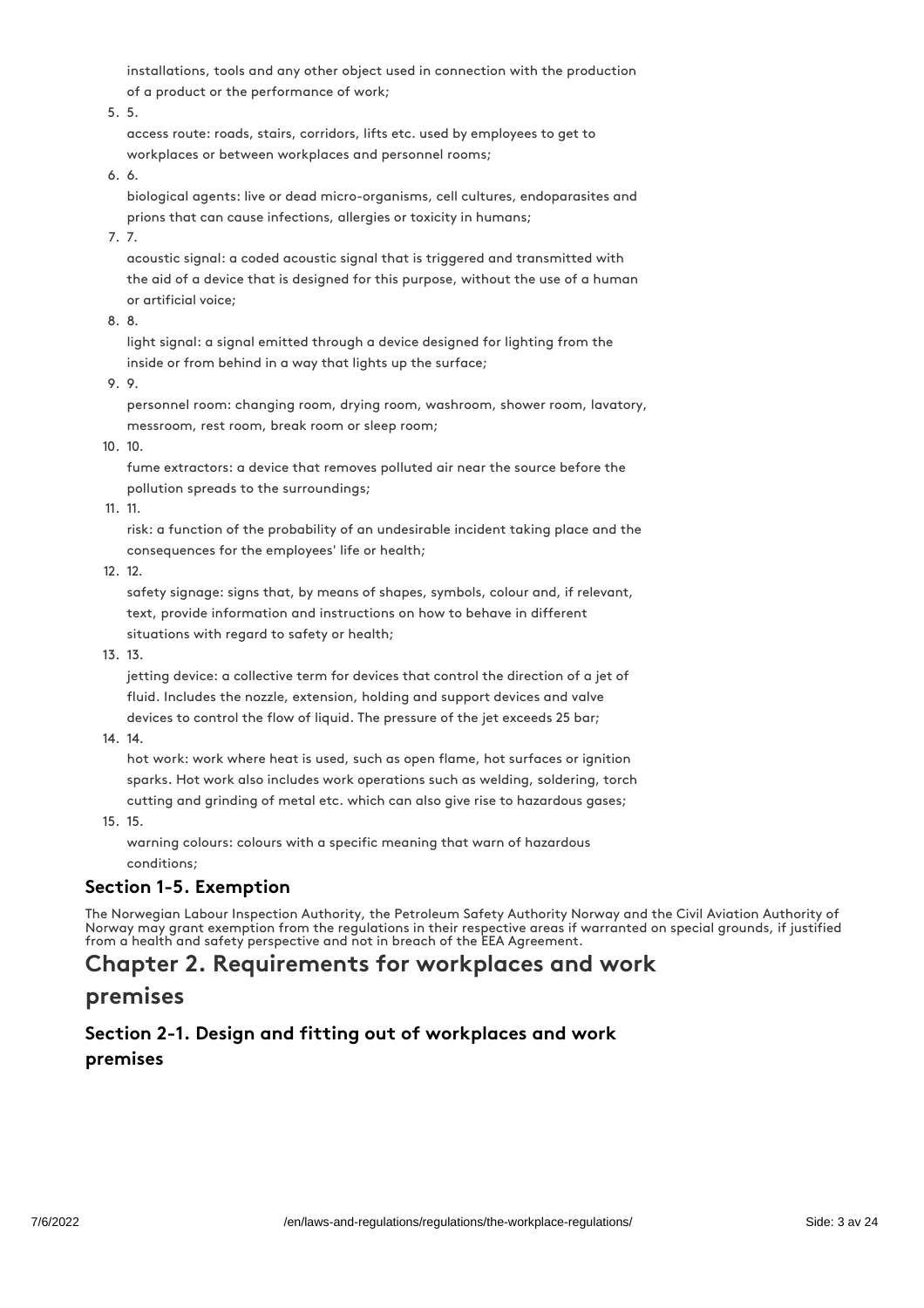Work premises and the access to premises shall be designed and furnished with a view to the activities and workplaces that the premises will hold, and they shall provide an adequate standard of welfare.

Workplaces shall be dimensioned, arranged and adapted to the nature of the work, to the work equipment and to the individual employee. The floor space shall be big enough to provide free space for good and varied working positions and movements, and for the work and use of work equipment not to entail a risk to health and safety.

Work equipment shall be placed and assembled in relation to the surroundings so that the performance of work and the use and maintenance of work equipment do not entail a risk to health and safety.

Foundations and fastening devices for work equipment shall ensure that the appliance is stable.

Workplaces, work equipment and processes shall be screened off when work is performed that may entail strain, hazards or health risks for other employees due to, for example, light, radiation, spatter, noise or air pollution.

When designing and furnishing workplaces and work premises, special consideration must be paid to the risk of violence and threat of violence.

## Section 2-2. Work chairs

Work chairs shall be steady, allow the user freedom of movement and enable a stable, comfortable position. If necessary, the chair shall prevent the transmission of vibrations.

If there is a risk of unfortunate muscular strain, for example in connection with work at a computer screen, it must be possible to adjust the height of the seat and the height and tilt of the backrest. If necessary, it must also be possible to regulate the depth of the seat.

A footrest shall be made available on request.

It must be possible to install arm rests as required.

#### Section 2-3. Work tables

Work tables and desks must be sufficiently big to allow for expedient and flexible positioning of the work equipment. If there is a risk of unfortunate muscular strain, for example in connection with work at a computer screen, there must be sufficient room for supporting the forearms and hands.

It must be possible to adjust the working height to good working positions.

## Section 2-4. Employees with disabilities

Permanent workplaces shall be designed, dimensioned and furnished to accommodate employees with disabilities so that they are able to work in the undertaking.

Personnel rooms shall be designed and located as necessary to accommodate employees with disabilities so that they are able to work in the undertaking.

Particular consideration shall be given to access routes, mechanical means of transport, doors, showers, washbasins and lavatories.

## Section 2-5. Safety in connection with cleaning, maintenance,

#### installation etc.

Buildings, building elements and installations shall be designed, placed and furnished in a way that allows maintenance and cleaning to take place free of risk.

Safe operation of windows, skylights and ventilation systems that can be opened or adjusted must be possible, and they must be designed and positioned so that they do not pose a danger to employees when they are open.

Before work is started on the installation, adjustment, testing and inspection of buildings or technical installations, safe access and necessary headroom and clear width must be ensured. Access to roofs shall preferably be through doors or hatches.

Building parts, skylights or structures that are too fragile to step on and where there is a risk of falling shall be secured by marking, barriers, walkways or other means of securing.

On buildings where the height under the eaves exceeds 5 m, loose ladders may only be used for access if they are braced/tied off. The ladder shall be long enough to extend 1 m above the roof.

Anchor points for safety lines shall be installed as necessary in expedient places where this is necessary for securing during the work.

Where necessary to ensure safety, hatches, doors and gates shall be provided with a safety mechanism so that they can be secured in open position. It must be possible to open them from either side.

#### Section 2-6. Floors and decks

Floors and decks must be free of dangerous bumps, holes and slopes and be fixed and stable so that intended use of vehicles and means of transport can take place safely.

Floors of work premises, loading ramps, goods receptions etc. must be even and comfortable to walk on, and with a design and surface that prevent the floors from getting slippery.

It must be possible to clean the floors of work premises and personnel rooms so as to achieve a satisfactory standard of hygiene.

## Section 2-7. Walls and ceilings

It must be possible to clean and maintain walls and ceilings in work premises so as to maintain a satisfactory standard of hygiene.

Transparent partition walls, particularly partitions made exclusively of glass, shall be clearly marked and withstand the loads they may be exposed to. If the partition walls can break, they must be separated from workplaces or traffic routes/passageways to prevent harm to employees.

## Section 2-8. Ceiling height

The ceiling height of workrooms and personnel rooms shall be adapted to the floor space of the room and the activities that take place there. Particular consideration shall be given to ventilation systems, lighting and the dimensions of fixtures and furnishing.

#### Section 2-9. Doors and gates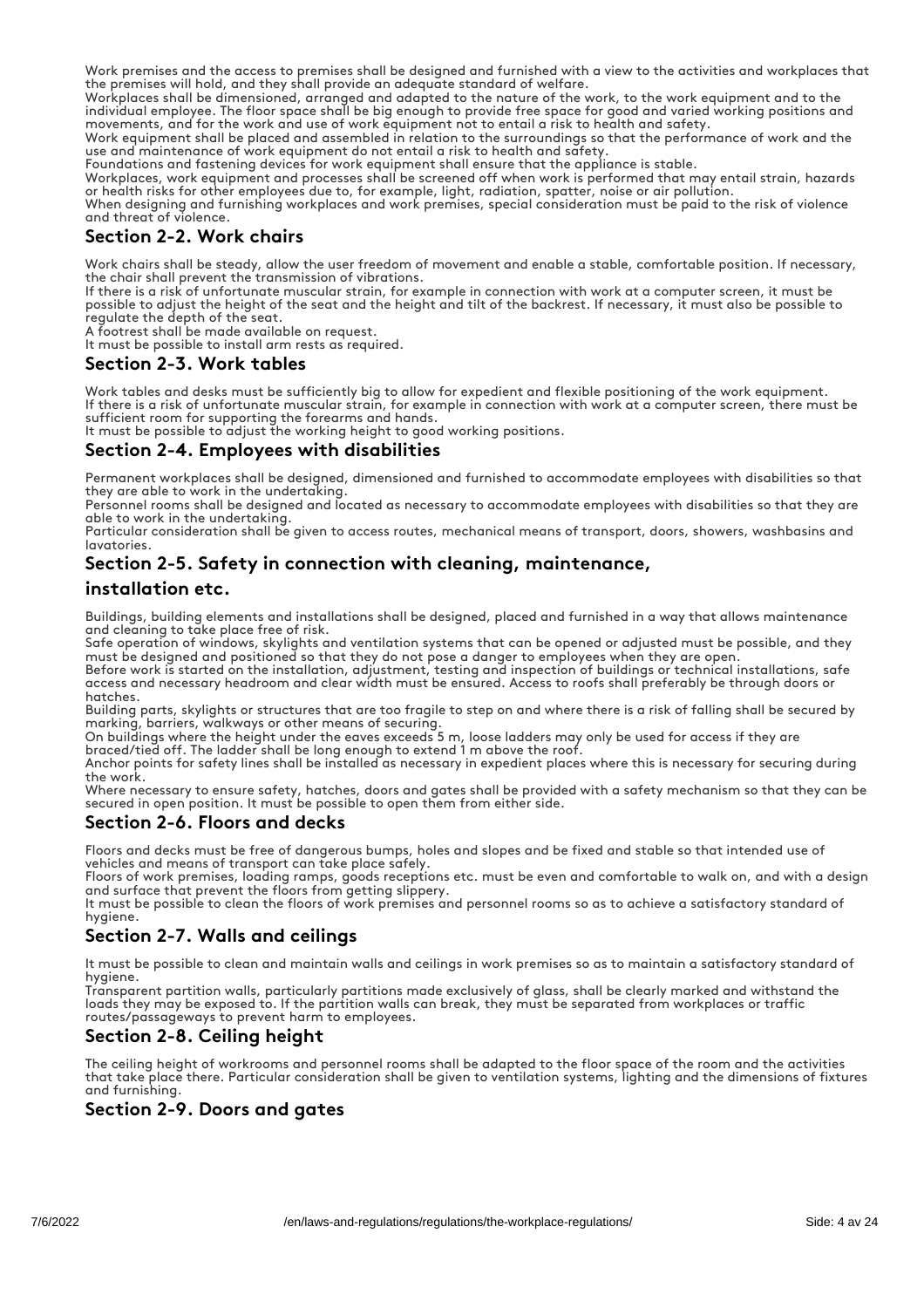The location, number and dimensions of doors and gates, and the materials used, are determined by the nature and use of the work premises or areas.

Doors for pedestrians must be provided in the immediate vicinity of gates primarily intended for vehicle traffic, except where it is safe for pedestrians to use such gates. Such doors must be clearly marked and must never be blocked. Doors must not be placed under openings for vertical movement of goods.

Doors and gates with glass panels or that are transparent must be secured against breaking and be fitted with satisfactory warning marks at eye height.

Swing doors and gates must be designed so as to avoid collisions.

It must be possible to open mechanical doors and gates manually at all times.

Doors and gates must be fitted with safety systems if shutting them accidentally entails danger. Mechanical doors and gates must function in a manner that does not expose employees to danger. They must be fitted with easily recognisable and accessible shut-down devices.

Sliding doors must be fitted with a safety device to prevent them from being derailed or falling over.

## Section 2-10. Daylight and views of the outdoors

Each individual workplace must have access to daylight and views of the outdoors.

Premises without daylight or views of the outdoors may be used as workplaces in the following cases:

a. a.

when the workplace must be located underground for technical or safety-related

reasons;

b. b.

when warranted by the nature of the work;

c. c.

when justified by the size of the premises or the amount of time the employee

spends there;

d. d.

when conversion of existing premises would entail major disadvantages and

expenses.

Where possible, messrooms must have daylight and views of the outdoors.

## Section 2-11. Liahtina

Work premises and workplaces shall be designed and furnished so that each workplace has satisfactory lighting to protect the employees' health and safety.

Workplaces outdoors and underground must be sufficiently illuminated by artificial lighting if there is insufficient daylight. Where required for safety reasons, traffic routes must also be illuminated. The intensity of the illumination must be adapted to the prevailing working and traffic conditions. The lighting installations must be adapted to the climatic conditions.

Lighting installations in work premises, workplaces, access routes, traffic routes and loading bays must be placed in such a way that there is no risk of accident to employees as a result of the chosen type of lighting.

The lighting must be arranged so that any stroboscope effect does not lead to danger due to misunderstanding of the motion or direction of motion of machinery components.

## Section 2-12. Visibility conditions

There must be good colour and contrast conditions without too great luminance variation within the field of vision, having regard to the nature of the work and the employees' eyesight.

Workplaces must be designed so as to avoid disturbing reflective light or contrast glare that can impede work at computer screens, machinery, instruments readings etc. by coordinating the design of the workplace and work station with the positioning and technical characteristics of the artificial light sources. Light sources such as windows and other openings, transparent or translucent walls and light-coloured equipment and walls must not cause direct glare and cause as little reflection as possible.

Windows must be fitted with adequate adjustable screening devices to reduce daylight penetration to workplaces with computer screens.

## Section 2-13. Emergency lighting

Workplaces where employees can be exposed to danger if the artificial lighting fails must be provided with emergency lighting of sufficient intensity.

Escape and evacuation routes, as well as emergency exits, must be equipped with sufficient emergency lighting to cover the need should the ordinary lighting fail.

## Section 2-14. Climate, ventilation, air quality etc.

Work premises must be designed and furnished so that each individual workplace, personnel rooms etc. have a satisfactory climate with regard to temperature, humidity, draught, air quality and unpleasant odours, and protection against toxic or hazardous substances etc. When assessing the climate and air quality, consideration shall be given as necessary to the physical strains that the employees are exposed to.

The air in areas where employees work or stay must have a fully adequate oxygen content.

Areas underground where access is permitted must be provided with a continuous supply of fresh air.

Consideration shall be given to the effect of solar radiation so that the employees are not exposed to unnecessary thermal strain.

Where necessary out of consideration for the employees' health, ventilation systems must be provided with fault warning signals.

## Section 2-15. Radiation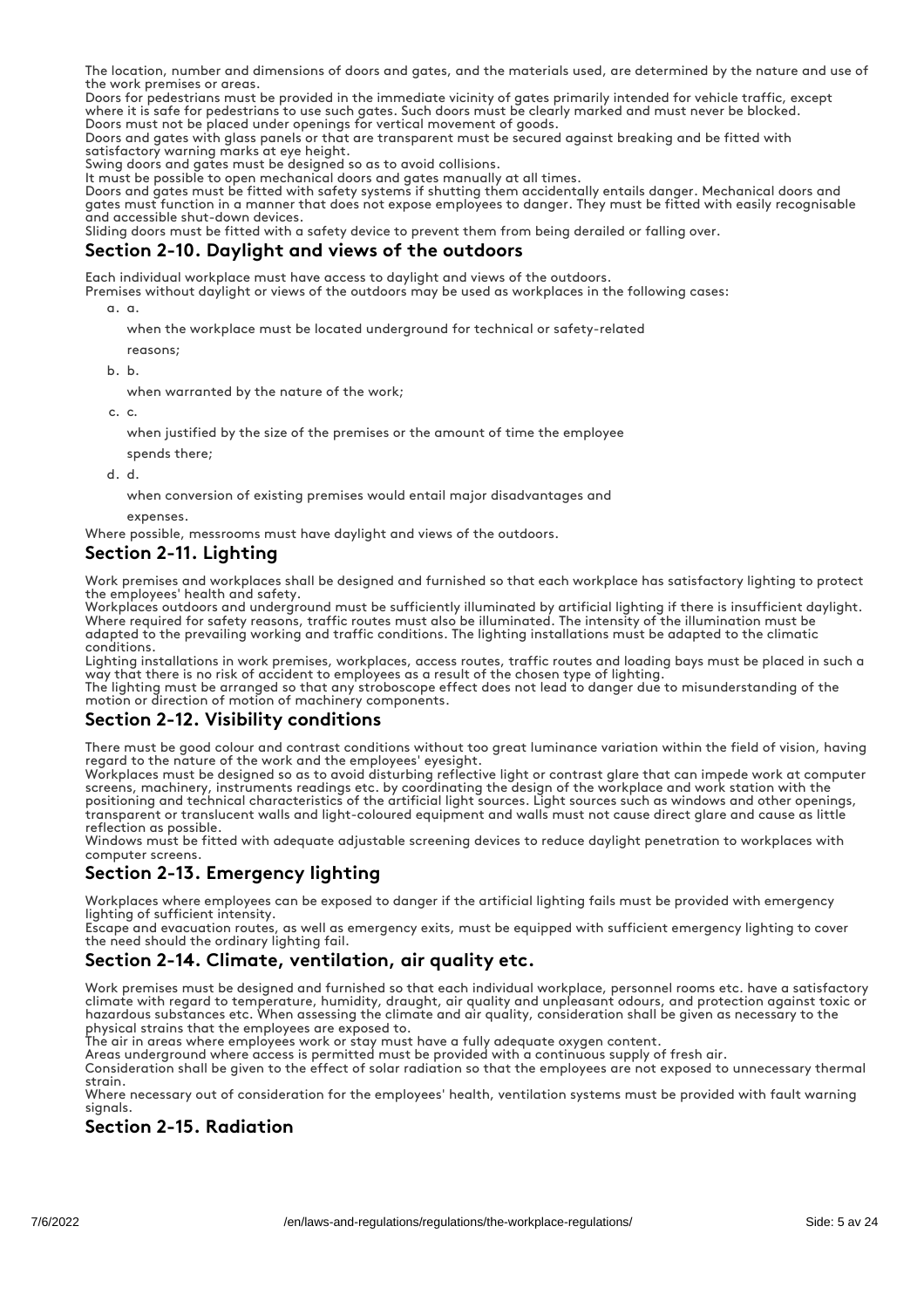Premises must be designed and furnished so that each individual workplace is adequately protected against radiation. Workplaces and work premises where the risk assessment shows that exposure to artificial optical radiation can exceed the limit values shall be marked with appropriate warnings or signs in accordance with Chapter 5 of these regulations. If technically possible, the workplace shall be provided with access restriction.

#### Section 2-16. Noise and vibrations

Work premises and workplaces shall be designed and fitted out so that each individual workplace is protected against noise and vibrations and so that alertness is not reduced or conversation made difficult.

Sound-absorbing materials and sound barriers shall be used as necessary so that workplaces and personnel rooms are protected against noise.

Noise and vibrations from technical installations shall be given consideration when workplaces and work premises are designed, so as not to give rise to unnecessary noise and vibrations.

Foundations and fastening devices for work equipment must ensure that the appliance does not cause unnecessary noise or vibration.

## Section 2-17. Access to drinking water

Employees shall have access to drinking water.

#### Section 2-18. Traffic and access

Safe access shall be provided from public areas to work premises and personnel rooms, between personnel rooms and the individual workplaces, and between workplaces.

Where employees must use a boat to get to and from the workplace, safe transport shall be ensured.

If means of transport are used on traffic and access routes, pedestrian routes must be provided at an appropriately safe distance.

Vehicular traffic routes shall be located at an appropriate distance from doors, gates, pedestrian traffic routes, corridors and stairs. They shall be dimensioned based on the volume of traffic and the nature of the activities.

Workplaces and traffic routes including stairs, occupied by the employees during the work, shall be designed so that the movement of pedestrians and vehicles can take place with due regard to safety.

On building and construction sites where it is necessary to pass danger zones, covered or, alternatively, built-in traffic routes shall be provided.

The entrance to buildings or other structures under construction whose height exceeds 6 m shall be protected by screens or be adequately cordoned off. The same applies to areas near walls that are regularly occupied by employees.

Traffic and access routes shall be clearly marked if this is required to protect the employees.

Vehicular traffic routes shall be marked with permanent warning colours.

## Section 2-19. Mechanical means of transport for carrying

#### persons

Mechanical means of transport such as escalators, moving walkways, lifts etc. shall be installed and work with due regard to safety. They shall be provided with necessary safety devices and easily recognisable and accessible emergency stop mechanisms.

## Section 2-20. Loading ramps, loading bays, tipping sites and

#### quays

Loading ramps, quays and loading bays, including goods receptions, must be dimensioned for the goods to be transported and the equipment to be used for transportation and handling of the goods. Information about permitted loads must be visible and easy to understand.

Loading ramps must have at least one exit. More than one exit must be provided where technically possible and required due to the length of the loading ramp.

Loading ramps, quays etc. must be secured to prevent employees from falling down.

Permanent tipping sites and other areas where the use of vehicles can entail a particular risk must be equipped with barriers that prevent vehicles from running over the edge.

Quay facilities must be provided with edge rails dimensioned to take account of the use of the quay.

Quay facilities must be provided with mooring bollards of a type that allows vessels to be moored safely, and that are so solid that they will certainly withstand the loads to which they may be exposed. The bollards must not be placed so that moorings will block ordinary traffic and transport on the quay.

#### Section 2-21. Escape routes and emergency exits

It must be possible to evacuate all workplaces and personnel rooms quickly and safely in situations of danger. Buildings and workplaces must be equipped with an adequate number of escape routes and emergency exits, which must be open for free movement at all times and easy to open from the inside without any special aids. Doors in escape routes must open in the escape direction.

The number, distribution and dimensions of the escape routes and emergency exits must be adapted to the use,

equipment and dimensions of the workplace, and the maximum number of persons that may be present.

Escape routes and emergency exits must lead as directly as possible to the open air or to an area of safety or room fitted out to protect against any dangers that may arise, and where the employees can remain in safety until they can be rescued or the danger is over.

In connection with underground rock work, there must be at least two solid and easily accessible exits to the surface. Should it prove impossible to establish two exits in connection with underground rock work other than mining, measures shall be taken to ensure that safe evacuation is possible.

Escape routes and doors placed in escape routes must be adequately marked.

## Section 2-22. Design of guard rails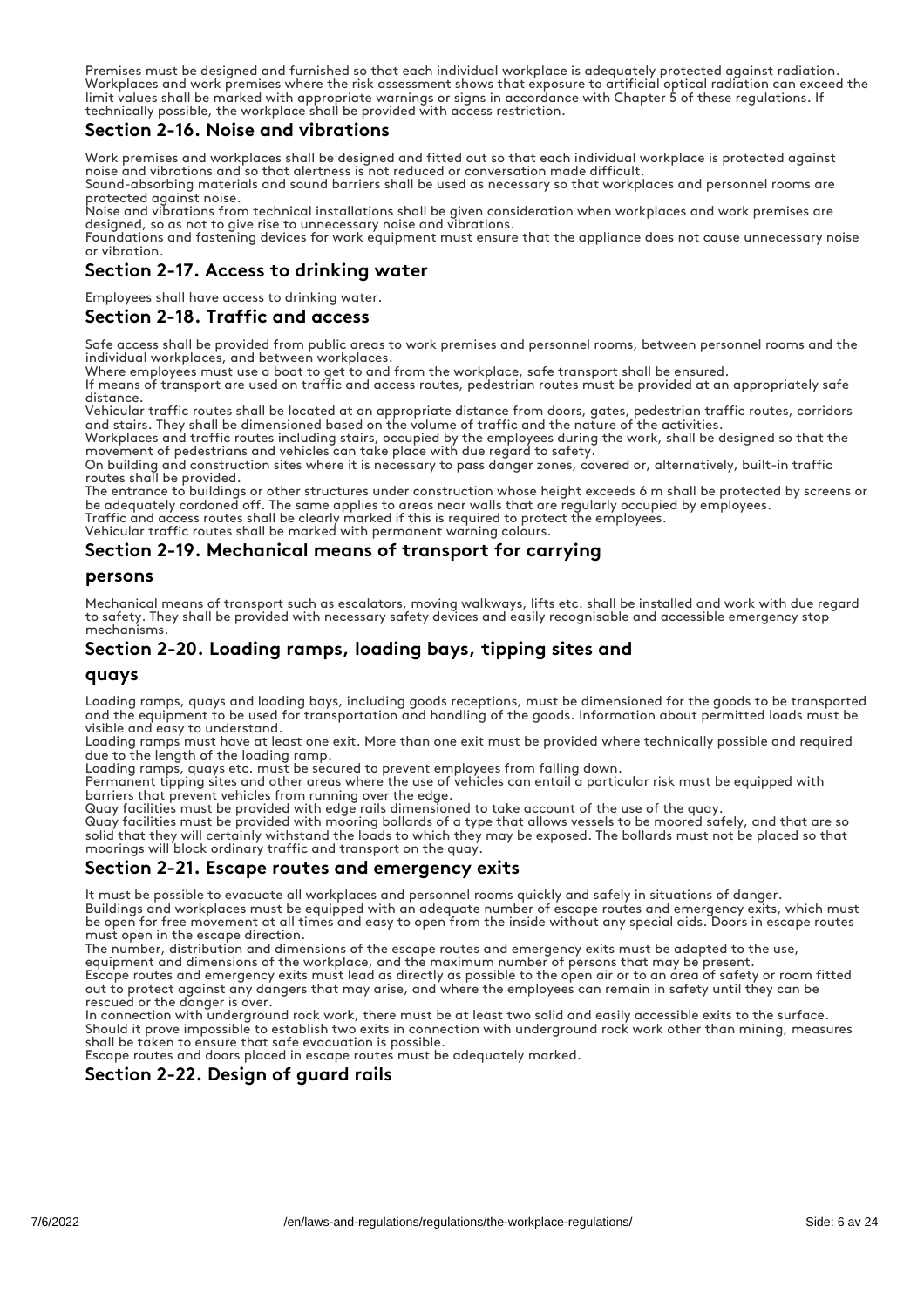Where guard rails are required, cf. Section 6-5, they must be of a height and design that ensure that protection is achieved and that employees are not exposed to danger.

The guard rails must be at least 1 metre high. On system scaffolds, the height of the guard rails can be reduced to an absolute minimum of 0.95.

The guard rails must not have openings that are so wide that there is a danger of employees falling through them. When horizontal strips are used as fall protection, there must be at least one knee board between the handrail and deck or toe board.

Where there is a risk of falling objects, the guard rails must be provided with a toe board that is at least 0.10 metres high. On scaffolds, toe boards must be at least 0.15 metres high. On wooden scaffolds with a deck height of less than 8 metres, the toe board must be at least 0.1 metres high. There must be no gap between the toe board and the decking. Other covering must be used where the toe board does not provide adequate protection.

## Section 2-23. Design of ladders

Ladders must be adequately dimensioned and securely fastened. The steps must be slip-resistant.

Ladders must have a siderail or handrail that terminates at guard rail height over the upper level and, if necessary, be fitted with safeguards to prevent falls, for example hoops.

Long ladders must be provided with a rest landing.

When ladders function as escape routes, they must be marked so that they are clearly visible.

## Section 2-24. Special protective measures for outdoor

## workplaces

Outdoor workplaces shall be arranged so as to ensure, as far as possible, that employees

a. a.

are protected against unfavourable weather conditions;

b. b.

are protected against falling objects;

c. c.

are not exposed to harmful noise or harmful external exposures such as gas,

vapour or dust;

d. d.

can leave the workplace quickly or be saved quickly in a situation of danger;

e. e.

cannot slip or fall.

Employees must have access to premises where they can stay when necessary out of consideration for their safety and health and the working environment.

If necessary, workplaces on outdoor scaffolds must be covered in tarpaulin or similar and be provided with local heating and lighting.

## Chapter 3. Requirements for personnel rooms,

## rooms for cleaning equipment, first aid rooms and

## first aid equipment

## Section 3-1. Location of personnel rooms

Personnel rooms must be expediently located in relation to personnel entrances and the workplace.

## Section 3-2. Dimensioning and fitting out of personnel rooms

When dimensioning personnel rooms, account shall be taken of the following, among other things:

a. a.

the nature of the work;

b. b.

the maximum number of employees who will normally use the room at the same time;

c. c.

that it must be provided with tables and chairs with backrests in a number adapted to the number of employees;

d. d.

that the undertaking must be able to employ both women and men. Equipment that is not linked to the activities that normally take place in the room must not be placed or installed in personnel rooms.

## Section 3-3. Pregnant and breastfeeding women

Pregnant and breastfeeding women shall be given an opportunity to lie down and rest under suitable conditions. Section 3-4. Changing rooms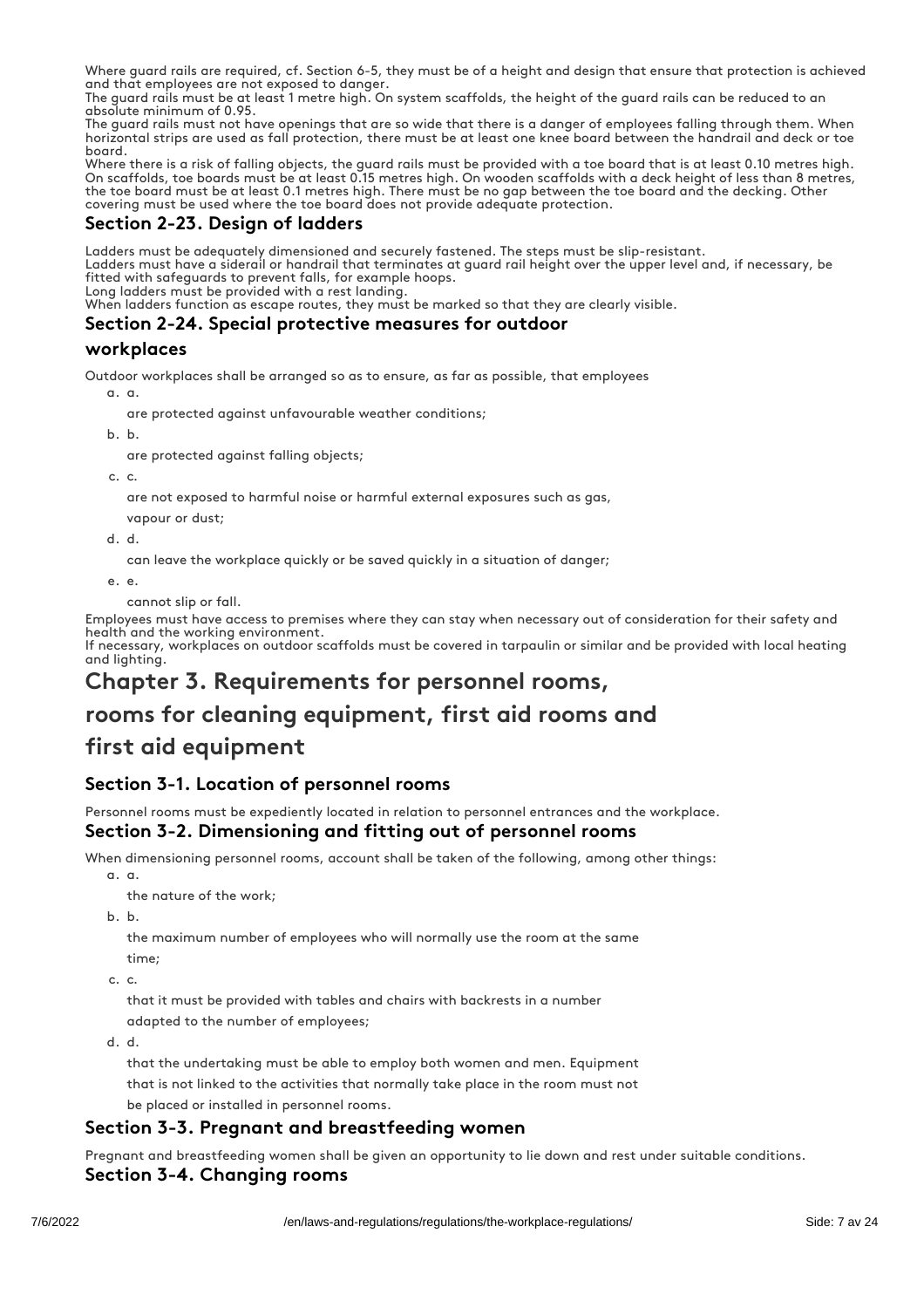Workplaces shall normally be provided with separate changing rooms for men and women.

Each employee shall be provided with sufficient space for hanging up clothes etc.

If circumstances so require, separate lockers shall be provided for work clothes and private clothes.

The changing rooms must allow the employees to lock in their clothes during working hours, and, where necessary, lockable cubicles shall be provided to prevent the loss of valuables.

The employees shall be provided with sufficient room to change.

Changing rooms shall be provided with a mirror and the necessary number of seats for changing clothes and shoes. Changing rooms shall be provided with sufficient ventilation.

## Section 3-5. Messrooms

The undertaking shall normally have a messroom or access to adequate premises outside the undertaking. The messroom must be big enough to accommodate the maximum number of employees who eat at the same time. The messroom must be expediently fitted out and, if necessary, be arranged so that employees can prepare meals there.

## Section 3-6. Washrooms

Undertakings shall have a dedicated washroom or washing facilities.

Separate washrooms or washing facilities shall be provided for men and women, or provisions made for separate use of these rooms.

The floor of the washroom shall be designed and have a surface that prevents it from being slippery.

There must be sufficient floor space in front of the washstands.

Adequate and suitable showers shall be provided for the employees if required by the nature of the work or for health reasons.

The shower rooms must be sufficiently big to allow each individual employee enough room to wash under conditions of an appropriate standard of hygiene.

The showers must have running hot and cold water.

In cases where showers are not required, the washroom or washstand shall be provided with a hand basin with hot and cold water.

If shower rooms or hand basins are separate from the changing rooms, there must be easy access between them.

## Section 3-7. Lavatories

Undertakings shall have an appropriate number of lavatories, and separate lavatories shall be provided for men and women. A hand basin shall be provided in connection with lavatories. A shared lavatory may be used in small undertakings.

## Section 3-8. Room for cleaning equipment

A room shall be provided for cleaning equipment, which must be fitted out and equipped according to the planned cleaning method.

## Section 3-9. Drying of clothes

In undertakings where some or all the work takes place outdoors, or if otherwise warranted by the work, a separate drying room or other possibility of drying wet clothes and footwear shall be provided.

#### Section 3-10. First aid rooms and first aid equipment

Appropriate first aid equipment must be easily available in all places where the working conditions so require. If warranted by the size of the workplace, the nature of the work or the risk of accidents, one or more first aid rooms shall be fitted out that are adapted to the use of stretchers.

The first aid rooms shall be provided with necessary first aid equipment and easily visible first aid instructions. Appropriate and sufficient breathing and resuscitation equipment must be available where employees can be exposed to harmful air. The first aid room and other storage places for first aid equipment must be properly marked.

## Chapter 4. Safety equipment

## Section 4-1. Alarm and warning systems

In workplaces where flammable, explosive or hazardous chemicals are present, sufficient warning and communication systems must be in place to warn the employees and relevant rescue and emergency services of an accident, injury or emergency situation.

When necessary, monitoring equipment shall be installed for automatic and continuous recording of gas concentrations in specific places.

When important in relation to safety or evacuation, the alarm systems must activate a fail-safe function in technical systems, for example devices to cut off power automatically from electrical installations and internal combustion engines.

## Section 4-2. Evacuation and rescue equipment

Evacuation and rescue equipment shall be provided in places where the working or evacuation conditions make it necessary, for example where there is a risk of drowning or of a potentially hazardous atmosphere.

Quays, pools and manholes etc. shall be provided with a loose or fixed ladder or another device that makes it possible to escape without the help of others. On quays and other places where it is necessary, a life buoy, rescue pole/ hook or a boat should be easily accessible.

In connection with work underground, mechanical aids must be available for transport, if evacuation requires great physical effort.

The rescue equipment must be in good working order and ready for use at all times, and it must be easily accessible. Storage sites for rescue and evacuation equipment must be properly marked.

#### Section 4-3. Fire prevention, explosion prevention and fire

## extinguishing equipment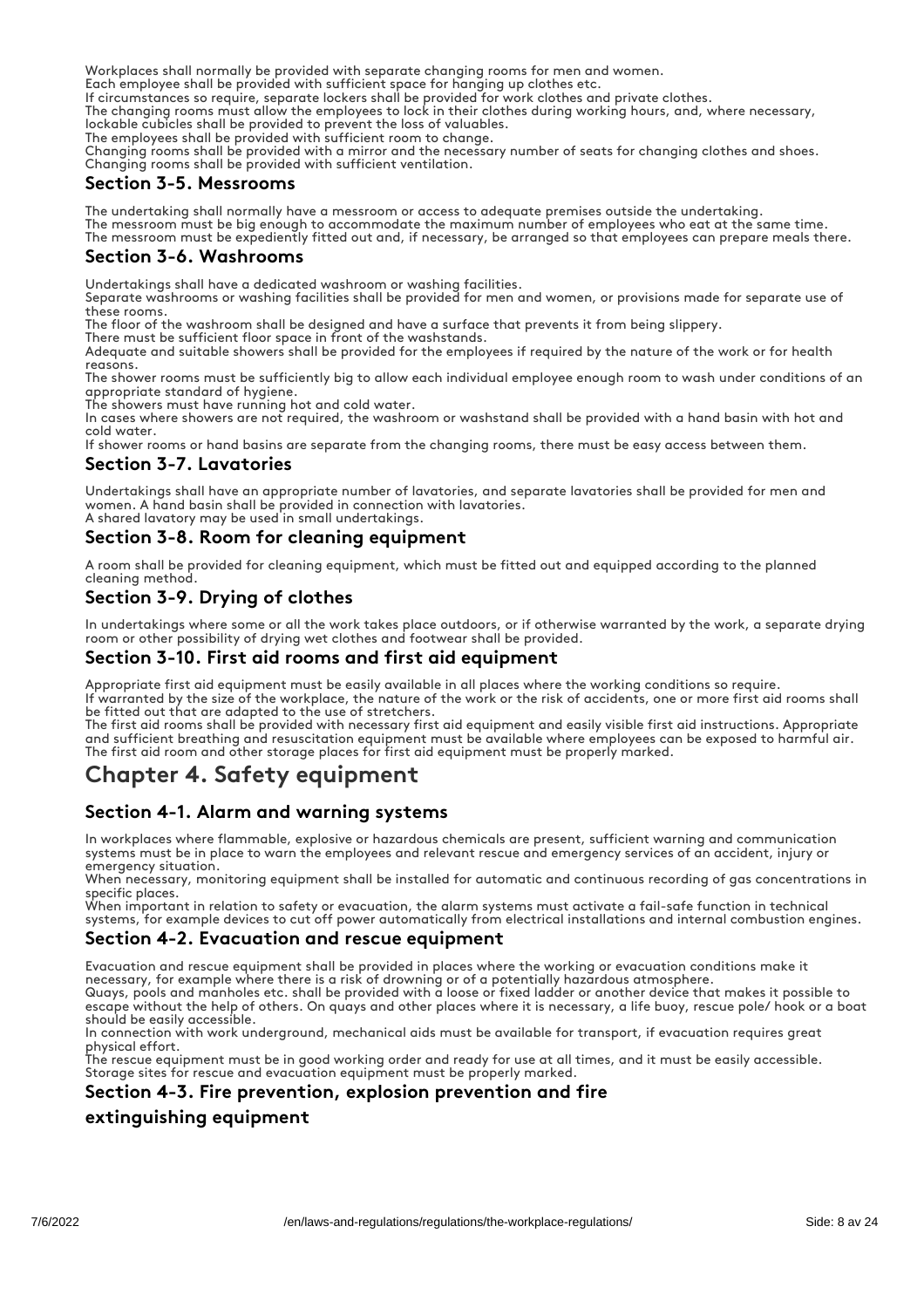The workplace must be arranged so as to prevent the risk of fire and explosion.

Adequate fire extinguishing equipment must be easily available in workplaces underground, in port areas, where hot work is carried out and next to machinery where there is a risk of fire or explosion.

The operating room on the divers' platform that contains components of important to safety in connection with underwater operations must be properly fire-proofed.

Manually operated fire extinguishing equipment must be easy to use and, if necessary, be protected from damage.

## Chapter 5. Signage and marking

## Section 5-1. Requirements for safety signage

Safety signs must quickly and clearly draw attention to objects and situations that may entail danger. Safety signs must not replace necessary protective devices.

## Section 5-2. Safety signage for traffic in work areas

When traffic in a work area may entail a safety risk, the employer shall ensure that necessary signs are posted.

## Section 5-3. Warning colours for signs

Signs that contain a warning colour shall be in accordance with the following table:

| Warning colour  | Type of sign                                            | Instructions and information                                         |
|-----------------|---------------------------------------------------------|----------------------------------------------------------------------|
| Red             | Prohibition sign                                        | Dangerous behaviour                                                  |
| Red             | Alarm sign                                              | Stop<br>Shutdown<br>Emergency cutout devices<br>Evacuate             |
| Red             | Fire protection sign                                    | Identification and location                                          |
| Yellow or amber | Warning sign                                            | Be careful<br>Take precautions<br>Examine                            |
| Blue            | Mandatory sign                                          | Special behaviour or action<br>Wear personal protective<br>equipment |
| Green           | Emergency sign<br>Emergency exit sign<br>First aid sign | Premises, doors, exits, escape<br>routes, equipment                  |
| Green           | No danger                                               | Return to normal                                                     |

## Section 5-4. Provisions on the use of safety signs and signals

The use of safety signs and signals shall be planned to ensure:

a. a.

that the location of other signs or other light or sound sources does not affect the visibility or audibility of the signs or signals required pursuant to these regulations;

b. b.

that several signs are not placed near each other;

c. c.

that light signals that can be confused are not used at the same time;

d. d.

that one light signal is not used near another light source of a similar type;

e. e.

that two or more acoustic signals are not used at the same time;

f. f.

that acoustic signals are not used if background noise can prevent the signal from being perceived;

g. g.

that signs or signalling devices are easy to understand and clearly visible in relation to the dangers of which they warn;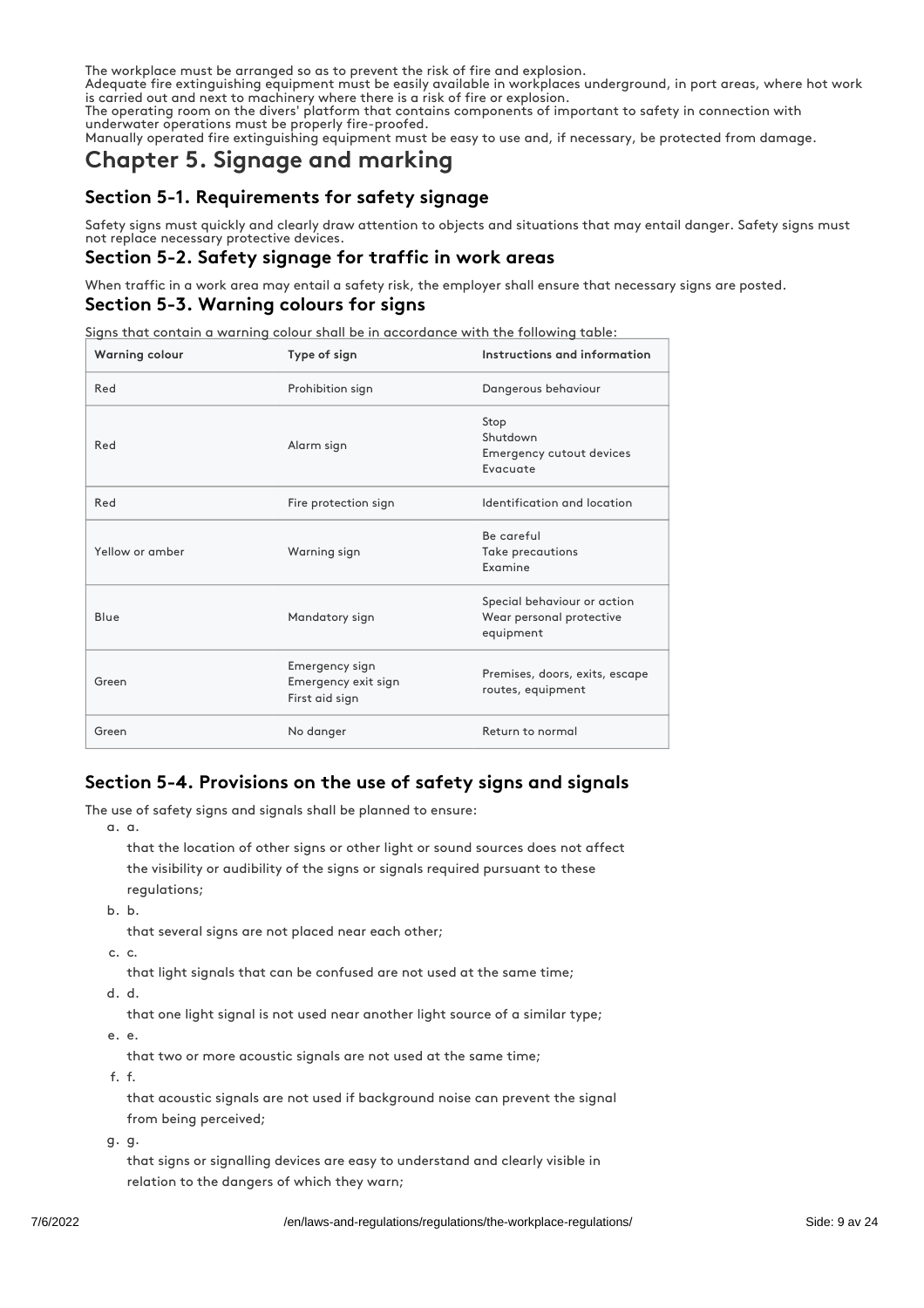h. h.

that a necessary number of signs or signalling devices are installed according to the degree of danger or risk, or the zone to be covered;

i. i.

that signs and signalling devices are inspected before they are put into operation and subsequently regularly cleaned, maintained, inspected, repaired and, if necessary, replaced to ensure that they work correctly and as intended;

j. j.

that signs that require an energy source are provided with an emergency power supply in case of a power failure, unless the risk disappears with the power failure; k. k.

that the initiation of light and acoustic signals indicates when a required action starts. The light and acoustic signals must last for as long as the action requires;

l. l.

that light and acoustic signals are reset immediately after each use;

m. m.

that measures are taken to supplement or replace the relevant signs where the hearing or sight of affected employees is impaired, for example as a result of wearing personal protective equipment;

n. n.

Areas, rooms or enclosures used for storage of large quantities of hazardous, flammable or explosive substances or mixtures must be indicated by an appropriate safety sign chosen among those illustrated in Section 5-7 (2) or marked as provided for in Section 5-13, unless the marking on the individual packaging or container is sufficient for this purpose. If there is no suitable safety sign in Section 5-7 to warn against hazardous chemicals or mixtures, the relevant hazard pictogram must be used as provided for in the Regulations of 16 June 2012 No 622 on the classification, labelling and packaging of substances and mixtures (CLP); cf. Regulation (EC) no. 1272/2008 Annex V.

## Section 5-5. Design of safety signs

Symbols for safety signage must be as simple as possible and contain essential information only. The symbols used must resemble the ones shown in Section 5-7 as closely as possible. Any minor deviations must not be capable of causing misunderstandings.

Safety signs shall be made of materials suitable to the environment in which they are to be placed. Safety signs must be of a size and colour and have illuminating properties of a type whereby the signs are easily observed and understood.

## Section 5-6. Placement, lighting and removal of safety signs

Safety signs must be placed so as not to represent a danger or undesired obstacle. Luminescent colours, reflective material or artificial illumination must be used where the natural light is poor. Safety signs must be illuminated, luminous or be sufficiently luminescent to be visible in an emergency situation. Safety signs must be removed when the situations they refer to no longer exist.

## Section 5-7. Safety signs to be used

1. 1.

Prohibition signs are signs that prohibit actions that, directly or indirectly, can cause danger.

Prohibition signs must have:

 $\circ$  -

a round shape;

 $\sim$ 

a black pictogram on a white background, with red edging and diagonal line (slanting downwards from left to right across the pictogram at a 45 degree angle to the horizontal); the red part must take up at least 35% of the area of the sign.

Prohibition signs to be used:

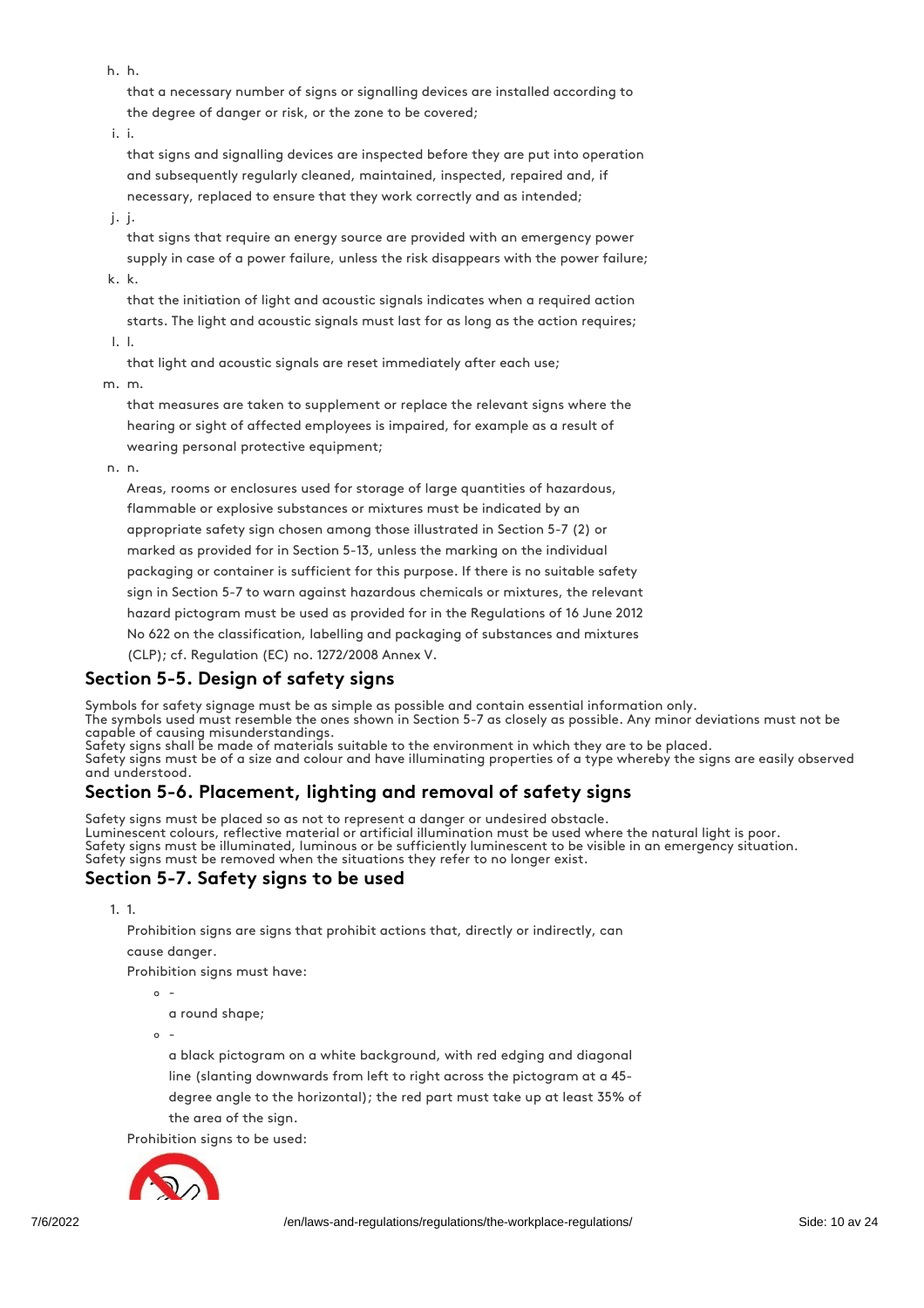



Smoking and naked flames prohibited



No access for pedestrians



Do not extinguish with water



Not drinking water



No access for unauthorised persons



No access for industrial vehicles



Do not touch

2. 2.

Warning signs are signs that warn of risk and danger.

Warning signs must have:

 $\circ$  -

a triangular shape;

 $\circ$  -

a black pictogram on a yellow background with black edging, with the yellow part taking up at least 50% of the area of the sign.

Warning signs to be used:



 $\Lambda$ 

Flammable material or high temperature (1)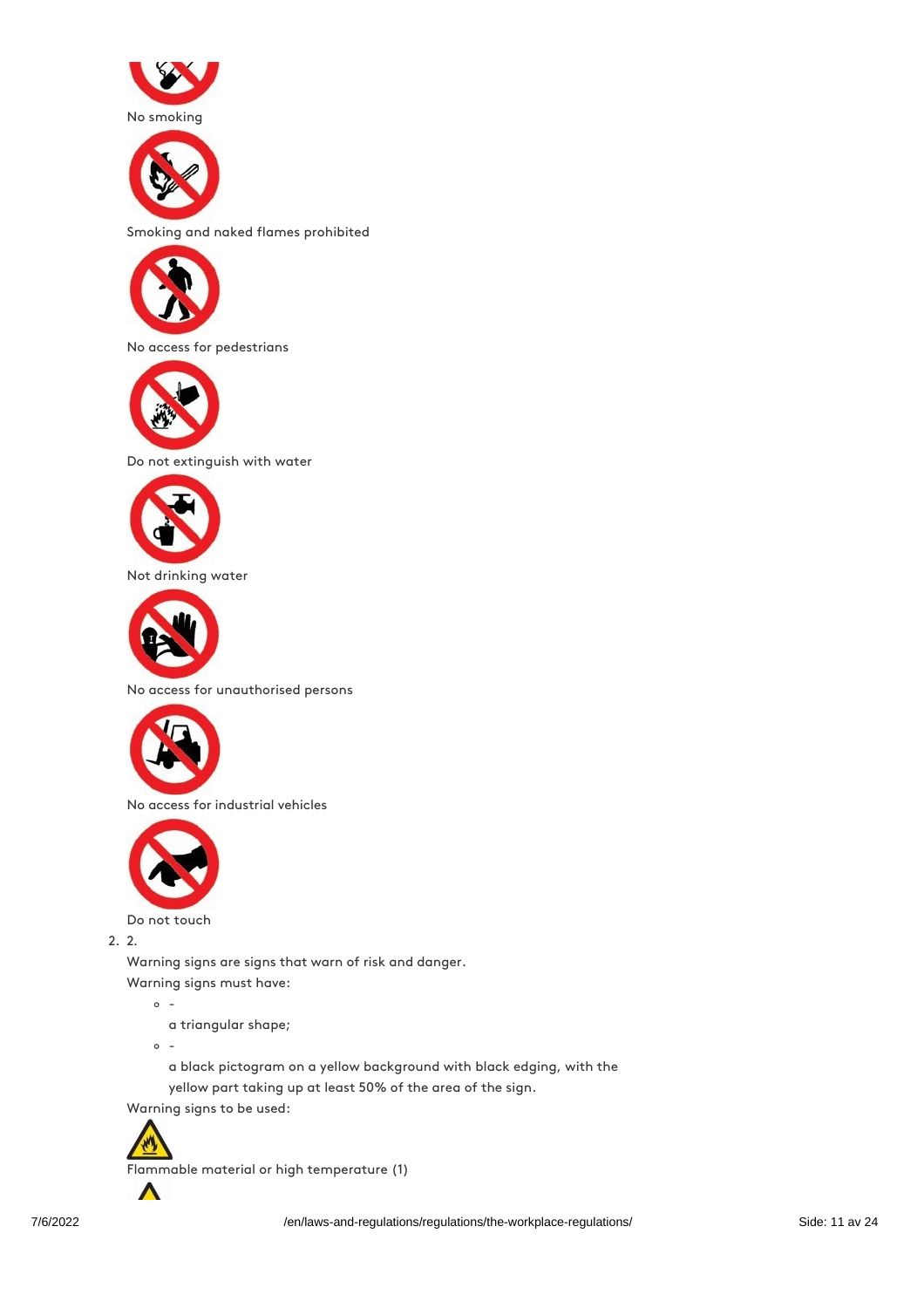Ionising radiation

General danger



Powerful magnetic field



Low temperature





Overhead load





Obstacle



Toxic material



Industrial vehicle







Gas under pressure



Corrosive material

Danger: electricity

Non-ionising radiation



Biological hazard (3)



Area where an explosive atmosphere may form The warning sign «General danger» must not be used to warn about dangerous

chemical substances or mixtures, except in those cases where the warning sign is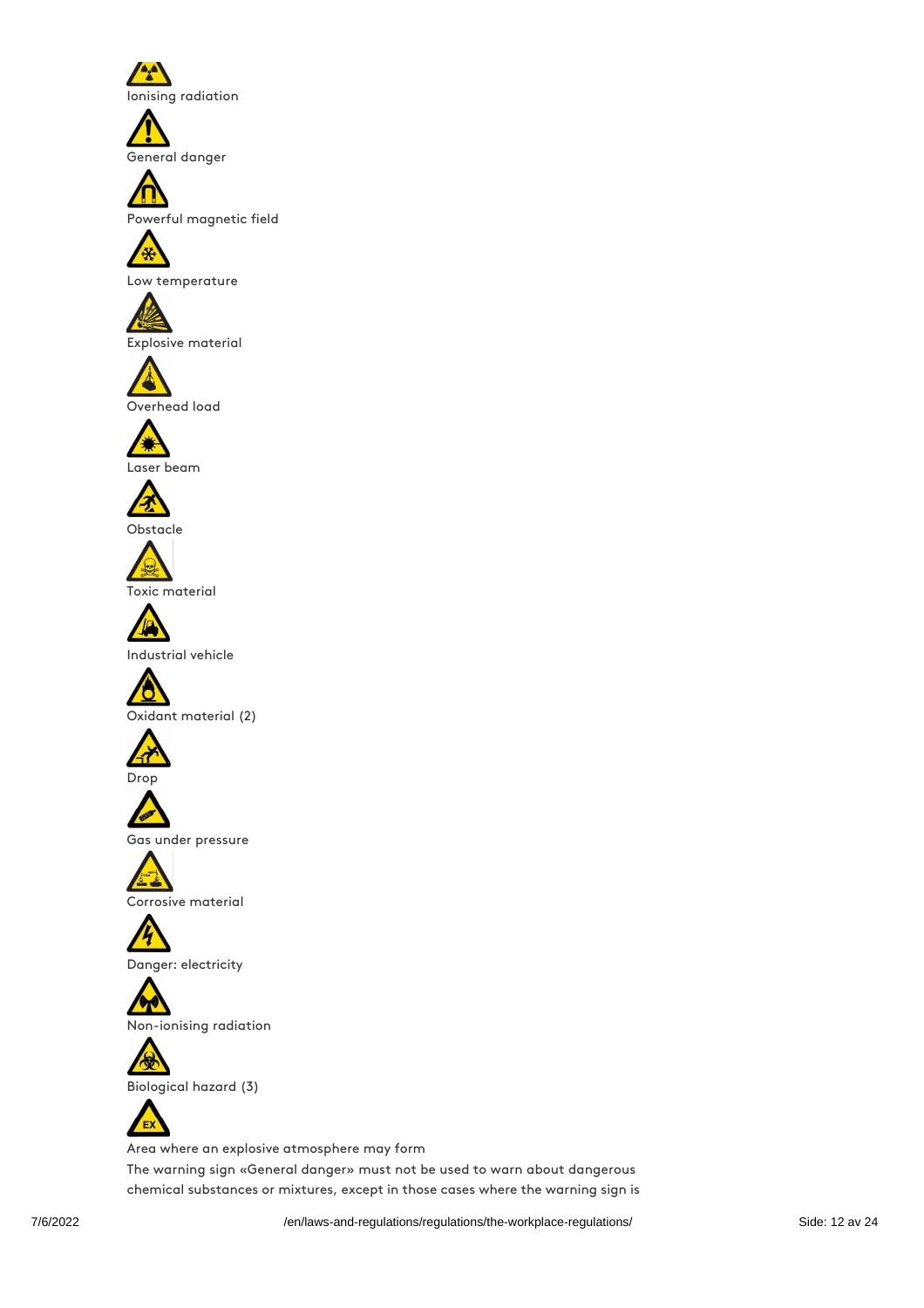used in accordance with Section 5-14 to indicate storage sites for hazardous substances or mixtures.

3. 3.

Mandatory signs are signs that impose a specific action. Mandatory signs must have:

 $\circ$  a round shape;

 $\circ$  -

a white pictogram on a blue background, where the blue takes up at least 50% of the area of the sign.

Mandatory signs to be used:



Eye protection must be worn



Head protection must be worn



Hearing protection must be worn



Respiratory equipment must be worn



Protective footwear must be worn



Hand protection must be worn



Protective overalls must be worn



Face protection must be worn



Safety harness must be worn



Pedestrians must use this route



General mandatory sign (to be accompanied by another sign where necessary)

4. 4.

Emergency signs are signs that provide information about emergency exits or first aid equipment.

Emergency signs must have: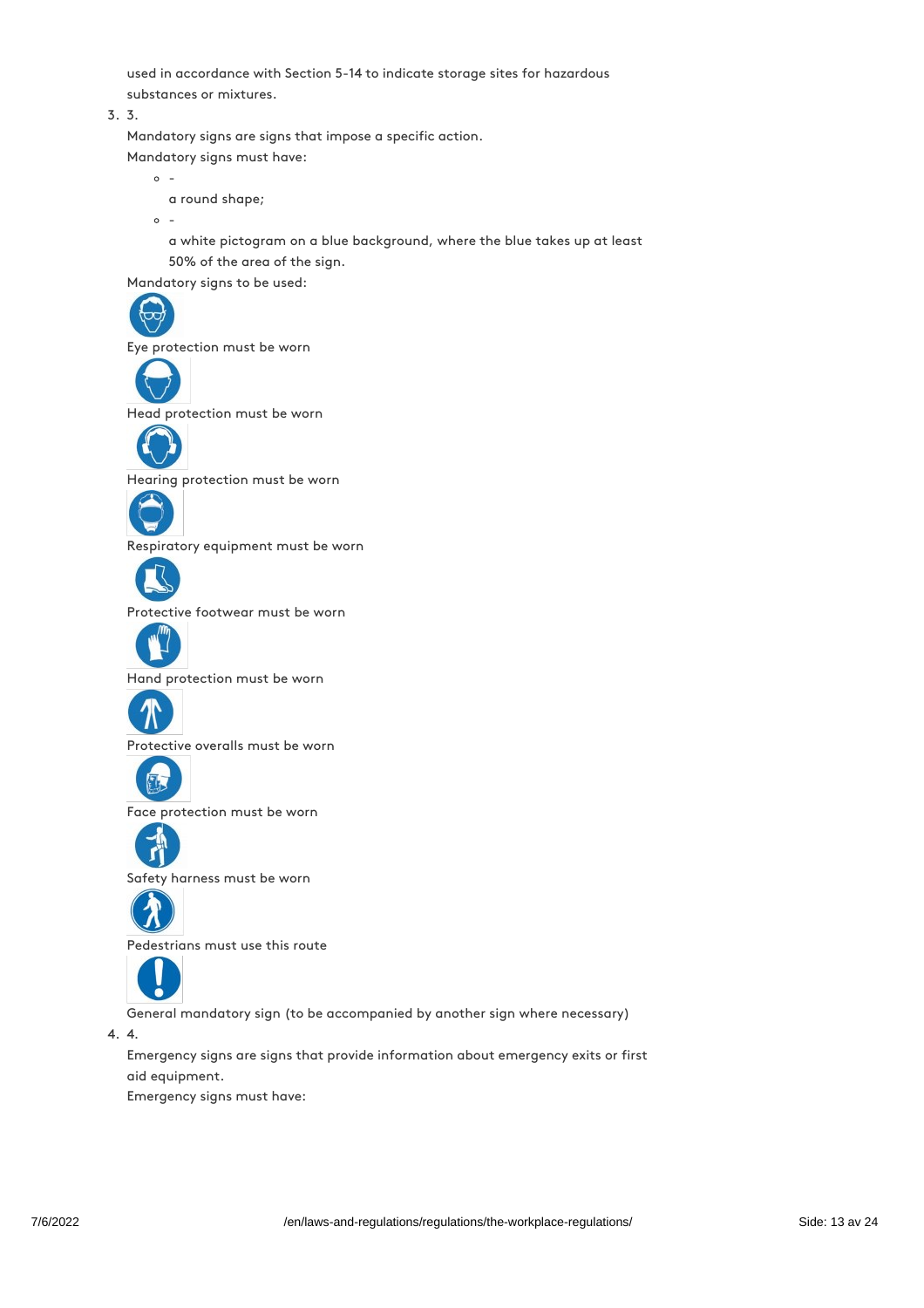$\circ$  -

a rectangular or square shape;

 $\circ$  -

a white pictogram on a green background, where the green part takes up at least 50% of the area of the sign.

Emergency signs to be used:





Emergency telephone for calling first aid service, ambulance, police, poison control centre and rescue coordination centre



Defibrillator/AED

5. 5.

Alarm signs are signs that indicate the location of emergency stop devices, manual call points, evacuation signals and seals. Alarm signs must have:

 $\circ$  -

a square shape

 $\circ$  -

a white pictogram on a red background, where the red part takes up at least 50% of the area of the sign.

Alarm signs to be used:

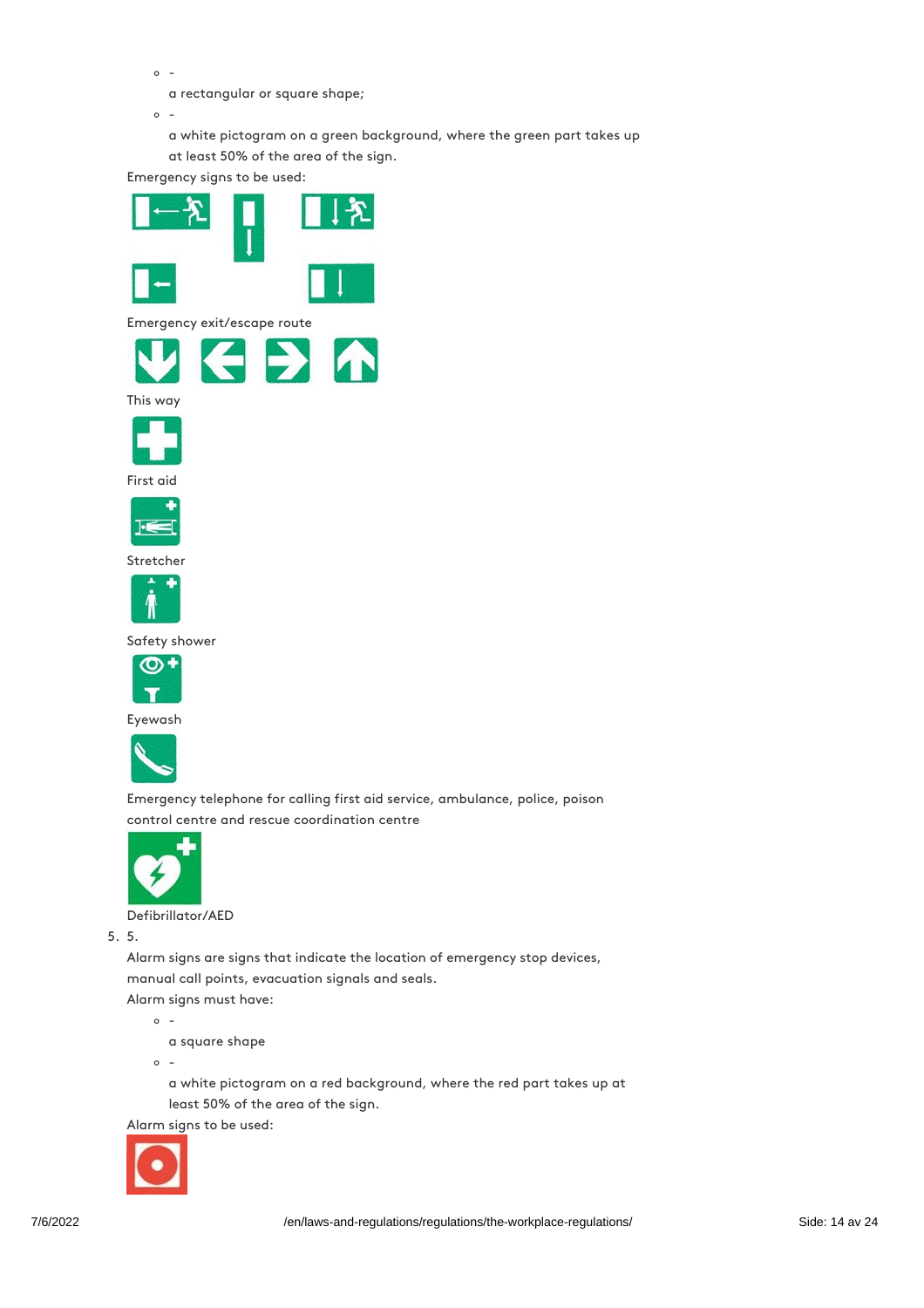Emergency stop Manual call point Evacuate Seal

6. 6.

Fire protection signs are signs that indicate the location of equipment to be used in case of fire.

Fire protection signs must have:

- $\sim$ 
	- a rectangular or square shape;
- $\circ$ -

a white pictogram on a red background, where the red part takes up at least 50% of the area of the sign.

Fire protection signs to be used:



Fire hose



Ladder



Fire extinguisher



Emergency telephone for calling the fire service



Fire extinguishing equipment



This way

## Section 5-8. Requirements for light signals

The light emitted by a sign must produce a luminous contrast to its environment, in accordance with the intended conditions of use for the sign. The light must not reduce visibility or make the sign less visible.

The surface of the light signal may be of a single colour or contain a symbol on a specified background.

The colours must be in accordance with the table in Section 5-3.

When the light signal contains a symbol, the symbol must meet the provisions of this chapter.

## Section 5-9. Requirements for the use of light signals

If a device can emit both continuous and intermittent light signals, the intermittent signals shall be used to indicate a higher degree of danger or a more urgent need for the recommended/mandatory intervention or action than is indicated by the continuous light signal.

When an intermittent light signal is used, the frequency of the flashes must be such as to ensure that the message is clearly perceived and that any confusion between different light signals is avoided.

If an intermittent light signal is used instead of or together with an acoustic signal, identical signal codes must be used. Devices for emitting intermittent light signals in case of serious danger must be subject to special surveillance or be fitted with a spare lamp.

## Section 5-10. Requirements for acoustic signals

Acoustic signals must:

a. a.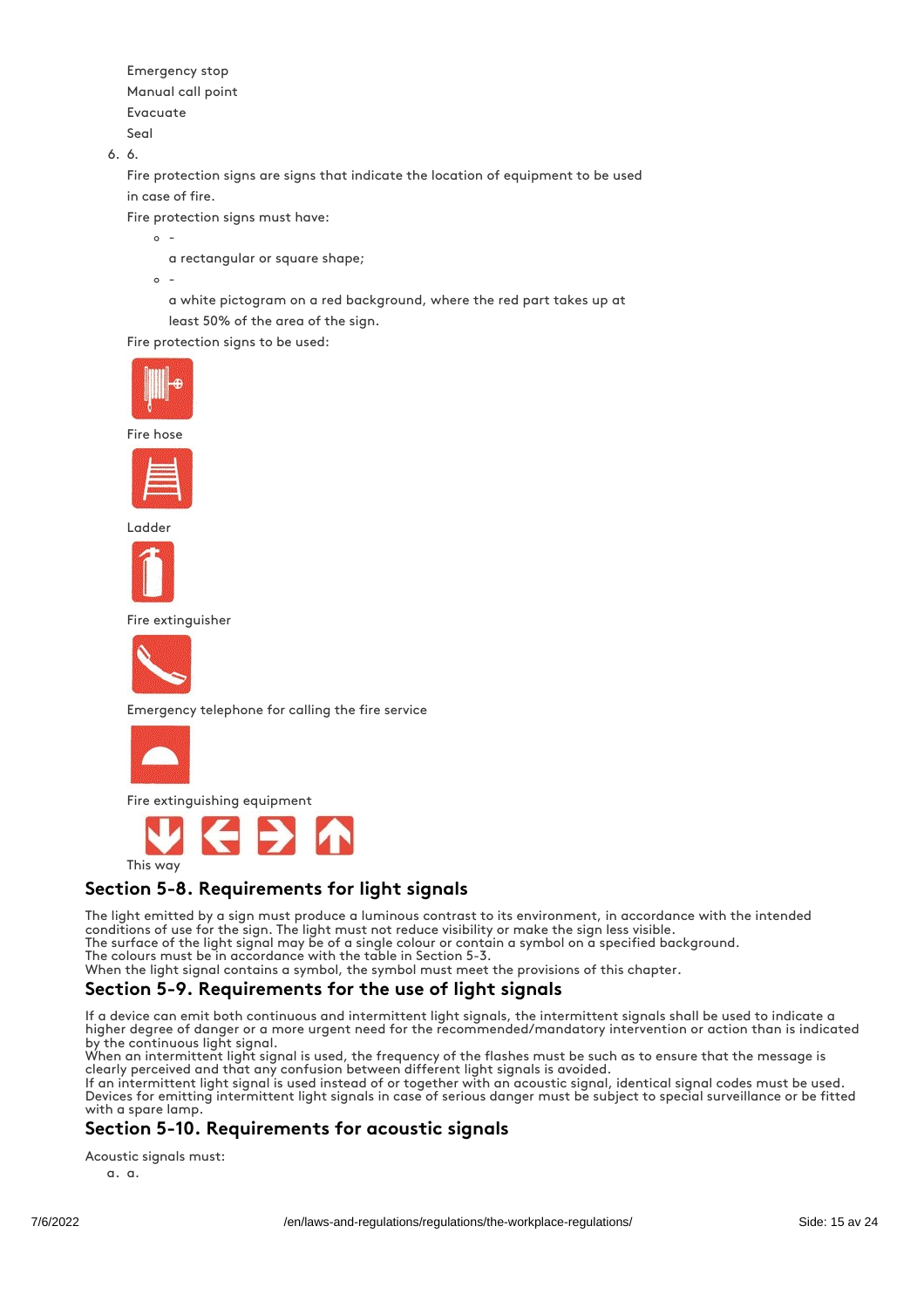have a sound level that is considerably higher than the background noise level

and be audible without being unnecessary loud or painful;

b. b.

be easily recognisable, especially with regard to the duration of the sound pulses

and the frequency between them or between groups of sound pulses, and be

distinct from other acoustic signals and ambient background noise.

If a device can emit an acoustic signal at variable and constant frequencies, the variable frequency should be used to indicate a higher level of danger or a more urgent need for the requested/imposed intervention or action than indicated by the constant frequency.

Acoustic signals for evacuation must be continuous.

## Section 5-11. Permanent signs and marking

Permanent marking with safety signs must be used where employees can be exposed to danger and where a prohibition or absolute requirements have been introduced to ensure safety.

Escape routes and equipment for evacuation, rescue, first aid and fire extinguishing must be permanently marked.

#### Section 5-12. Noise zones

The entrance to a room or area where employees may be exposed to noise that is equal to or exceeds the upper action values provided for in Chapter 2 of the Regulations concerning Action and Limit Values shall be marked with a mandatory sign to indicate that hearing protection must be worn.

## Section 5-13. Containers and pipes

Containers that are used at the workplace for chemical substances or mixtures classified as hazardous pursuant to the Regulations of 16 June 2012 No. 622 relating to the classification, labelling and packaging of chemical substances and mixtures (CLP), containers used to store such substances or mixtures and visible pipes that contain or transport such substances or mixtures, shall be marked with the relevant hazard pictogram in accordance with the said regulations, cf. Regulation (EC) No. 1272/2008 Annex V.

The marking shall be placed on the visible side(s) and be in the form of signs, self-adhesive labels or painted symbols. Pipelines shall be marked with an arrow to indicate the direction of flow and with a warning sign to show what substances or mixtures the pipeline is carrying. Pipelines shall also be marked with colour codes.

The marking used on pipelines shall be in an easily visible position near the most dangerous points such as valves, flanges or couplings, and at appropriate intervals.

The first paragraph does not apply to containers used at the workplace during short periods or containers with frequently replaced content, on the condition that satisfactory alternative action is taken, particularly in terms of information and/or training, that ensures the same level of protection. The marking in the said first paragraph may be:

 $\bullet$ -

replaced by warning signs laid down in Section 5-7 (2), using the same pictograms

or symbols. If there is no suitable safety sign in Section 5-7 (2) the relevant hazard

pictogram must be used, as stipulated in the Regulations of 16 June 2012 No. 622

relating to the classification, labelling and packaging of chemical substances and

mixtures (CLP), cf. Regulation (EF) no. 1272/2008 Annex V.

 $-$ 

complemented with additional information, such as the name of and/or formula

for the hazardous substance or mixture and information about risks.

-

for transport or moving of containers in the workplace, complemented or

replaced by signs used throughout the EEA for transport of hazardous chemicals or mixtures.

## Section 5-14. Signage for the storage of large quantities of

#### substances or mixtures that may entail a health hazard

At storage sites for substances or mixtures that may entail a health hazard, warning signs shall be posted to indicate general danger.

Areas, rooms or enclosures used for the storage of large quantities of substances or mixtures that may entail a health hazard shall be marked with appropriate safety signs.

The signs shall be of a size that makes them clearly visible and easy to understand. The sign mentioned in the second paragraph shall be placed next to the storage site or on the door leading into the storage room.

## Section 5-15. Fire extinguishing equipment

Fire extinguishing equipment shall be marked and identified with permanent safety signs and, if necessary, warning colours. The colour for marking the equipment shall be red. The red surface must be big enough for the equipment to be easily recognisable.

Entrances to storage sites for fire extinguishing equipment and areas where fire extinguishing equipment is kept shall be marked with a sign.

#### Section 5-16. Obstacles and dangerous locations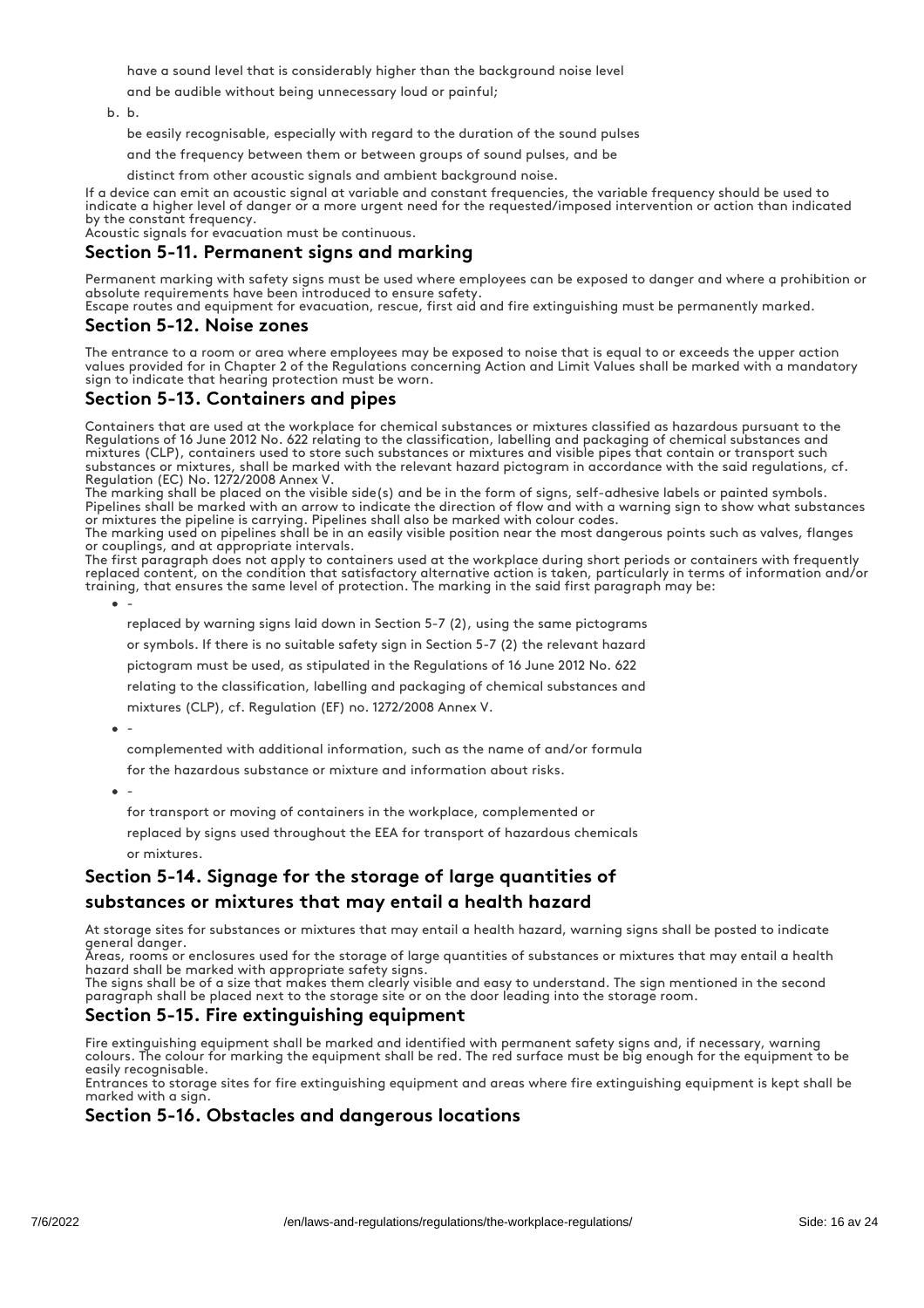Places where there is a risk of colliding with obstacles, of falling down or of falling objects must be permanently marked with warning colours or with safety signs.

They shall be marked with alternating yellow and black or red and white stripes in the areas of the undertaking that the employees have access to during their work. The stripes shall form an angle of approximately 45 degrees and be of more or less equal size.

The dimensions of the marking must be commensurate with the scale of the obstacle or the dangerous location.



## Section 5-17. Vehicular traffic routes

When necessary to ensure safety, vehicular traffic routes shall be marked with continuous stripes in a clearly visible colour, preferably white or yellow, taking into account the colour of the surface.

The stripes must be located so that they indicate the necessary safe distance between the vehicles and any objects in the vicinity, and between pedestrians and vehicles.

Permanent vehicular traffic routes in outdoor areas shall, if necessary, be marked as mentioned in the first and second paragraphs, unless they are provided with appropriate barriers or pavements.

Information about permitted loads must be visible and easily understandable on quays and in other areas where driving may entail a danger of overloading.

## Section 5-18. Harmful atmosphere

Entrances to areas where there is a risk of low oxygen content or hazardous and explosive gas concentrations shall be provided with prohibition and mandatory signs according to the risk in question.

## Section 5-19. Biological agents

Areas where there is a risk of biologically related health hazards shall be marked with a warning sign.

#### Section 5-20. High-pressure jetting

Where work is being carried out with a jetting device, the danger zones shall be marked.

## Chapter 6. Securing of dangerous workplaces and

#### areas

## Section 6-1. Restrictions on access to danger zones

If workplaces or other areas include danger zones where there may be a risk to the employees' safety due to the nature of the work, for example where objects can fall down or the work involves use of a jetting device, these zones shall be secured against entry by unauthorised employees.

Danger zones shall be clearly marked.

#### Section 6-2. Securing of overhead electrical cables

On building or construction sites or other temporary work sites, existing overhead electrical cables shall, if possible, be routed away from the area or disconnected. If this is not possible, barriers or clear markings shall be put in place so that vehicles and energy distribution installations are kept at a distance. When vehicles need to pass under overhead cables, appropriate danger signs shall be in place and the cables shall be shielded.

## Section 6-3. Securing against landslides, ingress of water etc.

Workplaces located at a height or depth shall be firm and stable at all times. Workplaces, traffic and access routes that can be exposed to landslides, collapse, rock fall, ingress of water or similar must be secured by measures such as:

a. a.

when practicable in areas that have not been inspected and secured, the driver's

cab, manoeuvring platform or workplace on vehicles or equipment must be

provided with a protective roof;

b. b.

cofferdams or caissons in appropriate material of sufficient strength and that are arranged so that employees can get to safety in the event of water ingress or

landslides;

c. c.

sufficiently firm and stable design or shoring of sidewalls in trenches and shafts;

d. d.

stable execution of traffic routes, storage and parking areas, landfill sites, terraces, excavation faces etc. so that they are able to support the load of the machinery and equipment to be used. Terraces and traffic routes must be arranged and maintained to allow the safe movement of machinery.

#### Section 6-4. Securing in connection with work on or near roads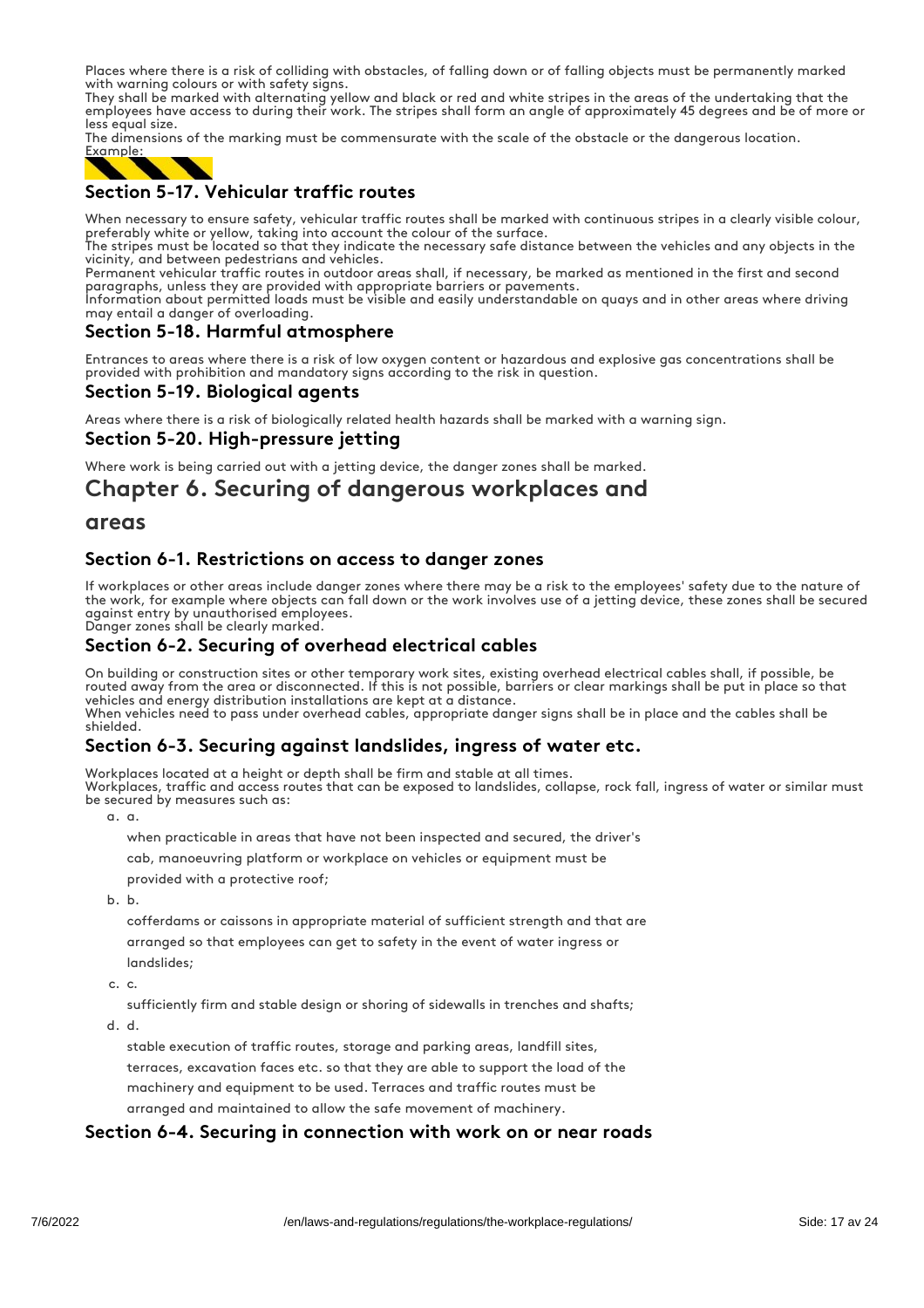In connection with work on or near roads or other areas that are open to traffic, the work site shall be sufficiently secured and marked with warning colours or safety signs.

## Section 6-5. Safeguards to prevent falls

Walkways, stairs, platforms and workplaces located at height must be firm and stable at all times and have a design and surface that prevent them from getting slippery.

Where practicable, walkways shall be established on structures where the work entails a risk of personal injuries from falls of more than 2 m to a lower level.

Walkways, stairs, platforms, floors, decks and similar structures must be provided with guard rails in accordance with Section 2-22 where there is a risk of persons or objects falling down. When the height exceeds 2 m, guard rails or other protective measures must always be in place.

Gaps of more than 0.30 m between walls and scaffolds or walkways must be secured. Above permanent workplaces and traffic areas, openings in floors and gratings are only permitted when such openings are passed infrequently, for example in connection with inspection and maintenance.

Gangways for ships etc. must have guard rails and safety nets. Quays must have fastening devices for safety nets at appropriate intervals.

## Chapter 7. Chemicals and pollutants in the

## working atmosphere

## Section 7-1. Ventilation and fume extraction

Work premises and workplaces, or other areas to which employees have access and where the work or processes may lead to pollution of the air, shall be provided with mechanical ventilation and process-adapted fume extractors so that the concentration of chemicals in the working atmosphere is kept at a completely safe level with regard to health and explosion hazards.

Ventilation and process-adapted fume extractors are to:

a. a.

- remove the pollution at source so as to reduce exposure and the need for using
- use breathing protection to a minimum;

b. b.

reduce exposure to pollution throughout the zone that is occupied by people;

c. c.

prevent the spread of pollution to other premises.

Confined manholes, tunnels, pump stations and similar must have ventilation to ensure a supply of fresh air to all places where work is carried out.

Automatic notification of faults in ventilation systems and fume extractors must be given where necessary out of consideration for the employees' health and safety.

## Section 7-2. Recirculation of air in ventilation systems

Recirculation of air is only permitted if the employer can document that it does not entail a health risk for the employees. Ventilation that entails recirculation of air containing carcinogenic or mutagenic chemicals or air from premises where hot work is carried out is not permitted.

The prohibition on recirculation does not apply to work where wood dust is released.

#### Section 7-3. Design of fume extractors

Stationary fume extractors must discharge the exhaust air to the open air. Mobile fume extractors with appropriate filters for the pollutants in question shall be used where the use of stationary fume extractors is impracticable. The exhaust air from fume extractors with filters may not be discharged to confined spaces.

Rooms in which work with cytostatics is carried out must be provided with worktops with fume hoods. The fume hoods must have transparent sashes. Such rooms must have separate ventilation, and the exhaust air must be routed to the open air, either directly or after being cleaned as necessary.

## Section 7-4. Hygienic measures in the event of contact with

#### hazardous substances and mixtures

In workplaces where hazardous substances and mixtures are handled so that there is a danger of spills and splashes,

flushing with generous amounts of clean water must be possible. Eyewash facilities shall be provided in the immediate vicinity of the workplace.

Washing facilities shall be provided in or in the immediate vicinity of work premises where employees may be exposed to carcinogenic or mutagenic chemicals.

## Section 7-5. Removal of chemical residues

Rooms and installations shall be designed so that chemical residues can be removed with as little use of other hazardous chemicals as possible.

## Chapter 8. Work in surroundings that may entail

## exposure to biological agents

## Section 8-1. Workplaces with biological health risks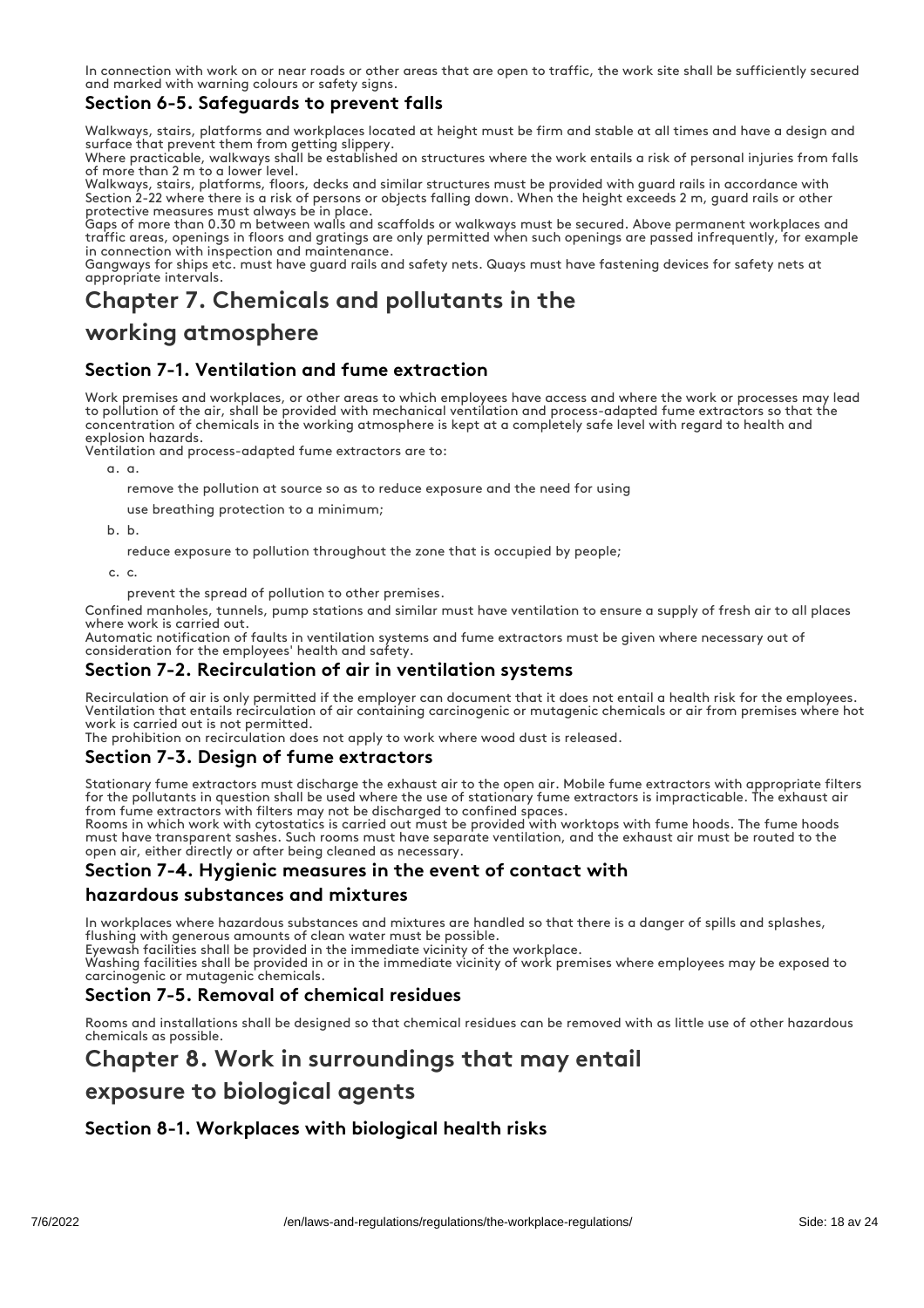Workplaces where biological agents are present that may entail a health risk for the employees shall be designed so that exposure is reduced to a minimum and so that the number of employees who may be exposed is kept as low as possible.

## Section 8-2. Hygiene and cleaning

Appropriate disinfection, washing and lavatory facilities must be available to employees who are exposed to biological agents.

## Section 8-3. Containment measures at wastewater treatment

#### plants

Indoor aerated basins and other processes that can give off pollution to the working atmosphere must be covered or enclosed in order to keep the amount of biological agents and hazardous substances in the working atmosphere at a safe level, unless this is impracticable.

#### Section 8-4. Containment measures in laboratories and isolation

#### units

In laboratories where employees are or can be exposed to biological agents, or where laboratory are handled that have intentionally been infected with biological agents in infection risk group 2, 3 or 4, cf. Annex 2 to the Regulations concerning Action and Limit Values, or that are suspected of being carriers of such agents, the following containment measures must have been implemented in order to limit the risk of infection:

a. a.

at least containment level 2 for activities associated with group 2 biological

- agents;
- b. b.

at least containment level 3 for activities associated with group 3 biological

agents;

c. c.

at least containment level 4 for activities associated with group 4 biological

agents.

Containment level 2 or better is required in laboratories where material is handled that may contain biological agents that can cause disease in humans, even if it is not the laboratory's intention to work with biological agents. Containment level 3 or 4 must be used in cases where this is deemed necessary on the basis of current knowledge or suspicion, unless it can be established that a lower containment level is sufficient on the basis of a statement from the competent authorities. In isolation units occupied by humans or animals that are or are assumed to be infected by biological agents in infection risk groups 3 or 4, cf. Annex 2 to the Regulations concerning Action and Limit Values, the containment measures mentioned in column A that are deemed necessary according to the risk assessment must be implemented. The following containment measures shall be implemented in laboratories:

|    | Containment<br>measure                                                                                             | <b>Containment level</b> |                             |                         |  |
|----|--------------------------------------------------------------------------------------------------------------------|--------------------------|-----------------------------|-------------------------|--|
|    |                                                                                                                    | Г<br>$\overline{2}$      | L<br>$\overline{3}$         | $\overline{\mathbf{4}}$ |  |
| 1. | The work<br>premises shall be<br>isolated from all<br>other activities in<br>the same<br>building                  | <b>No</b>                | Recommended                 | Yes                     |  |
| 2. | The work<br>premises shall be<br>marked with a<br>biological hazard<br>sign                                        | Yes                      | Yes                         | Yes                     |  |
| 3. | An anteroom<br>shall be provided                                                                                   | <b>No</b>                | Yes, anteroom or<br>airlock | Yes, airlock            |  |
| 4. | An observation<br>window or similar<br>arrangement<br>shall be provided<br>so that the<br>occupants can be<br>seen | Recommended              | Yes                         | Yes                     |  |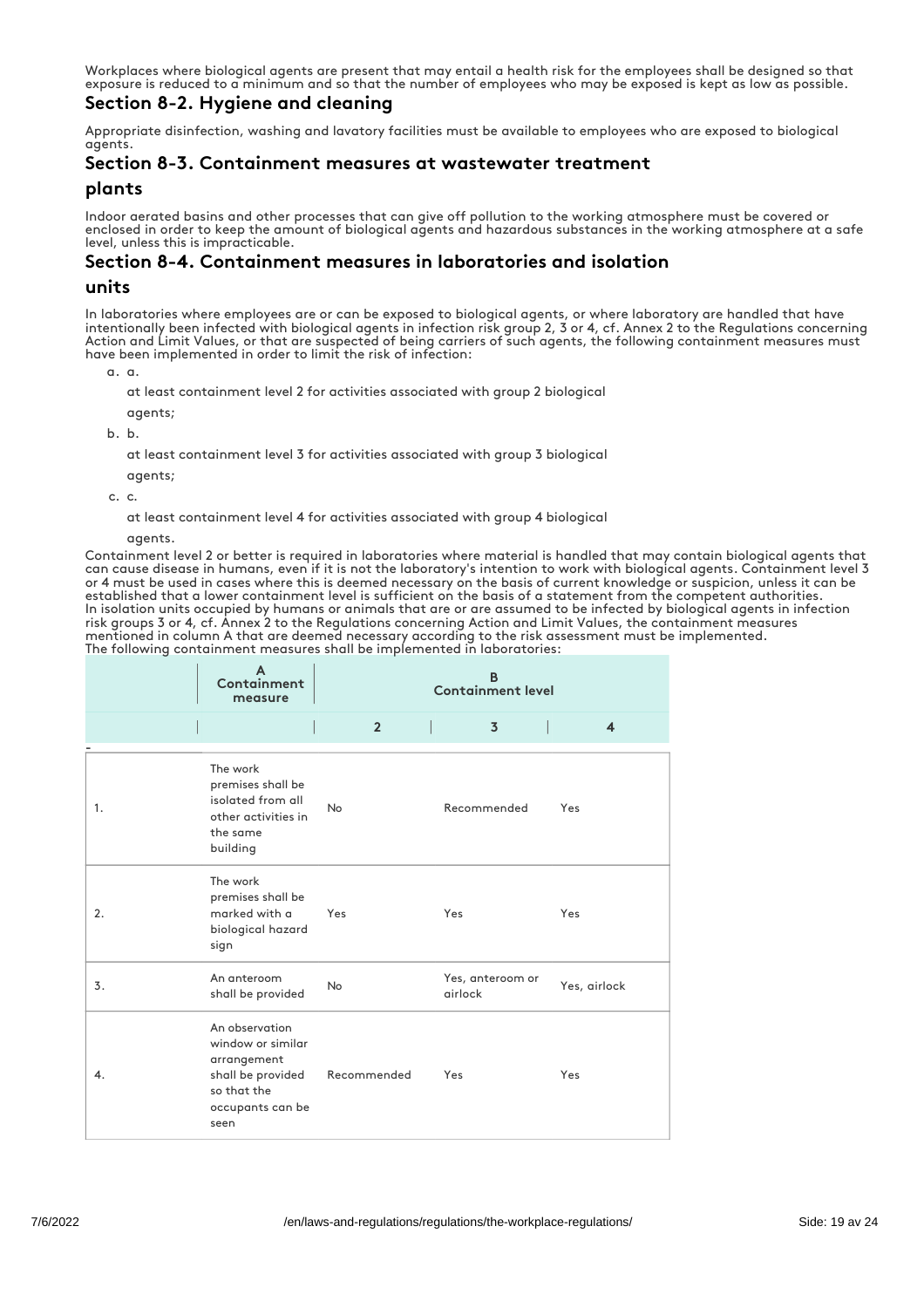| 5.  | It must be<br>possible to<br>communicate<br>from inside the<br>room                                                  | Recommended       | Yes, handsfree<br>telephone/calling<br>system<br>recommended | Yes, handsfree<br>telephone/calling<br>system      |
|-----|----------------------------------------------------------------------------------------------------------------------|-------------------|--------------------------------------------------------------|----------------------------------------------------|
| 6.  | The pressure in<br>the work premises<br>must be lower<br>than the<br>atmospheric<br>pressure                         | <b>No</b>         | Recommended,<br>with air pressure<br>control                 | Yes, with air<br>pressure control                  |
| 7.  | Input and extract<br>air from the work<br>premises must be<br>filtered with the<br>aid of HEPA<br>filters or similar | No                | Yes, extract air                                             | Yes, both extract<br>and input air                 |
| 8.  | A safety cabinet<br>shall be provided                                                                                | <b>No</b>         | Yes                                                          | Yes, class II<br>safety cabinet                    |
| 9.  | The work<br>premises must<br>have emergency<br>power                                                                 | No.               | Recommended                                                  | Yes                                                |
| 10. | Each individual<br>laboratory must<br>have a complete<br>set of equipment                                            | No                | Yes                                                          | Yes                                                |
| 11. | An autoclave<br>must be available<br>in the work<br>premises                                                         | <b>No</b>         | Yes                                                          | Yes                                                |
| 12. | Surfaces must be<br>watertight and<br>easy to clean                                                                  | Yes, on worktops  | Yes, on worktops<br>and floors                               | Yes, on worktops,<br>walls, floors and<br>ceilings |
| 13. | Surfaces must be<br>resistant to<br>acids, alkalis,<br>solvents and<br>disinfectants                                 | Yes, on work tops | Yes, on worktops<br>and floors                               | Yes, on worktops,<br>walls, floors and<br>ceilings |
| 14. | The work<br>premises must be<br>sealable to<br>permit<br>disinfection                                                | No                | Yes                                                          | Yes                                                |
| 15. | Disinfection<br>procedures must<br>be specified                                                                      | Yes               | Yes                                                          | Yes                                                |
| 16. | Wastewater must<br>be disinfected<br>before disposal                                                                 | <b>No</b>         | Recommended                                                  | Yes                                                |
| 17. | Only designated<br>employees shall<br>have access                                                                    | Recommended       | Yes                                                          | Yes, via airlock                                   |
| 18. | Biological agents<br>must be stored in<br>a secure place                                                             | Yes               | Yes                                                          | Yes, in a place<br>with secured<br>access          |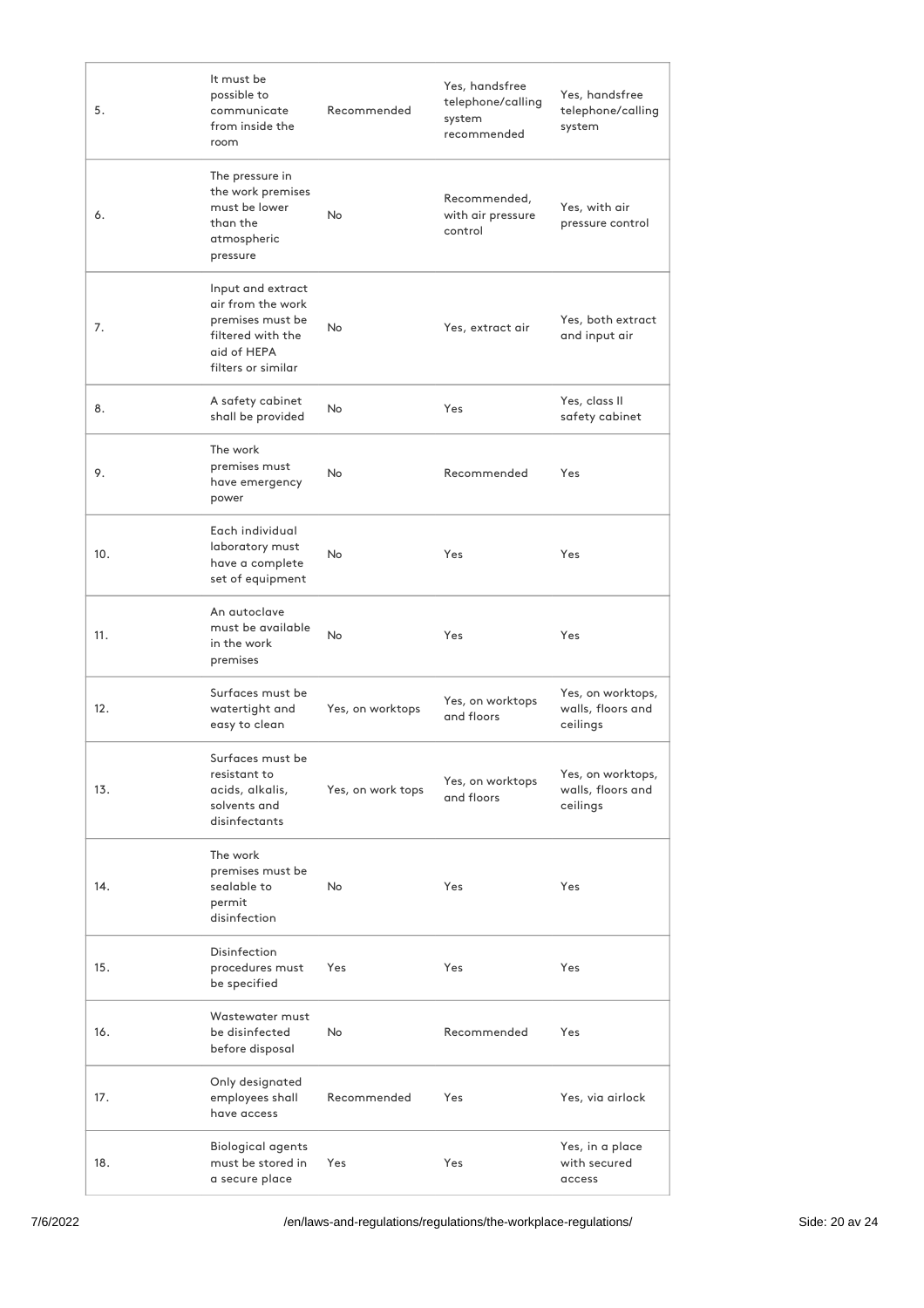| 19. | Handling of<br>infected<br>material,<br>including<br>animals, shall<br>take place in a<br>safety cabinet,<br>an isolated<br>enclosure or in<br>another<br>appropriate<br>containment | If necessary | Yes, if the<br>infection is<br>airborne | Yes          |
|-----|--------------------------------------------------------------------------------------------------------------------------------------------------------------------------------------|--------------|-----------------------------------------|--------------|
| 20. | A combustion<br>plant shall be<br>provided for the<br>destruction of<br>dead animals                                                                                                 | Recommended  | Yes (available)                         | Yes, on site |
| 21. | Effective control<br>of vectors shall<br>be carried out,<br>e.g. rodents and<br>insects                                                                                              | Recommended  | Yes                                     | Yes          |

## Section 8-5. Containment measures in industrial undertakings

In connection with industrial processes where biological agents in infection risk groups 2, 3 and 4 are used, cf. Annex 2 to the Regulations concerning Action and Limit Values, the following measures shall be implemented:

a. a.

at least containment level 2 for activities associated with group 2 biological

agents;

b. b.

at least containment level 3 for activities associated with group 3 biological

agents;

c. c.

at least containment level 4 for activities associated with group 4 biological

#### agents.

In connection with industrial use of biological agents in infection risk groups 2, 3 or 4, competent authorities may decide which measures must be implemented.

As regards activities covered by this section, where a final classification of a biological agents has not been possible, but where there are indications that the planned use can entail serious harm to the employees' health, the work shall be carried out in premises that at least correspond to containment level 3.

For industrial processes, the following containment measures shall be implemented:

|    | Containment<br>measure                                                                                                                                          | <b>Containment level</b> |                |  |                |     |  |
|----|-----------------------------------------------------------------------------------------------------------------------------------------------------------------|--------------------------|----------------|--|----------------|-----|--|
|    |                                                                                                                                                                 |                          | $\overline{2}$ |  | $\overline{3}$ | 4   |  |
| 1. | Viable micro-<br>organisms shall<br>be contained in a<br>system that<br>physically<br>separates the<br>work operation<br>from the<br>surrounding<br>environment | Yes                      |                |  | Yes            | Yes |  |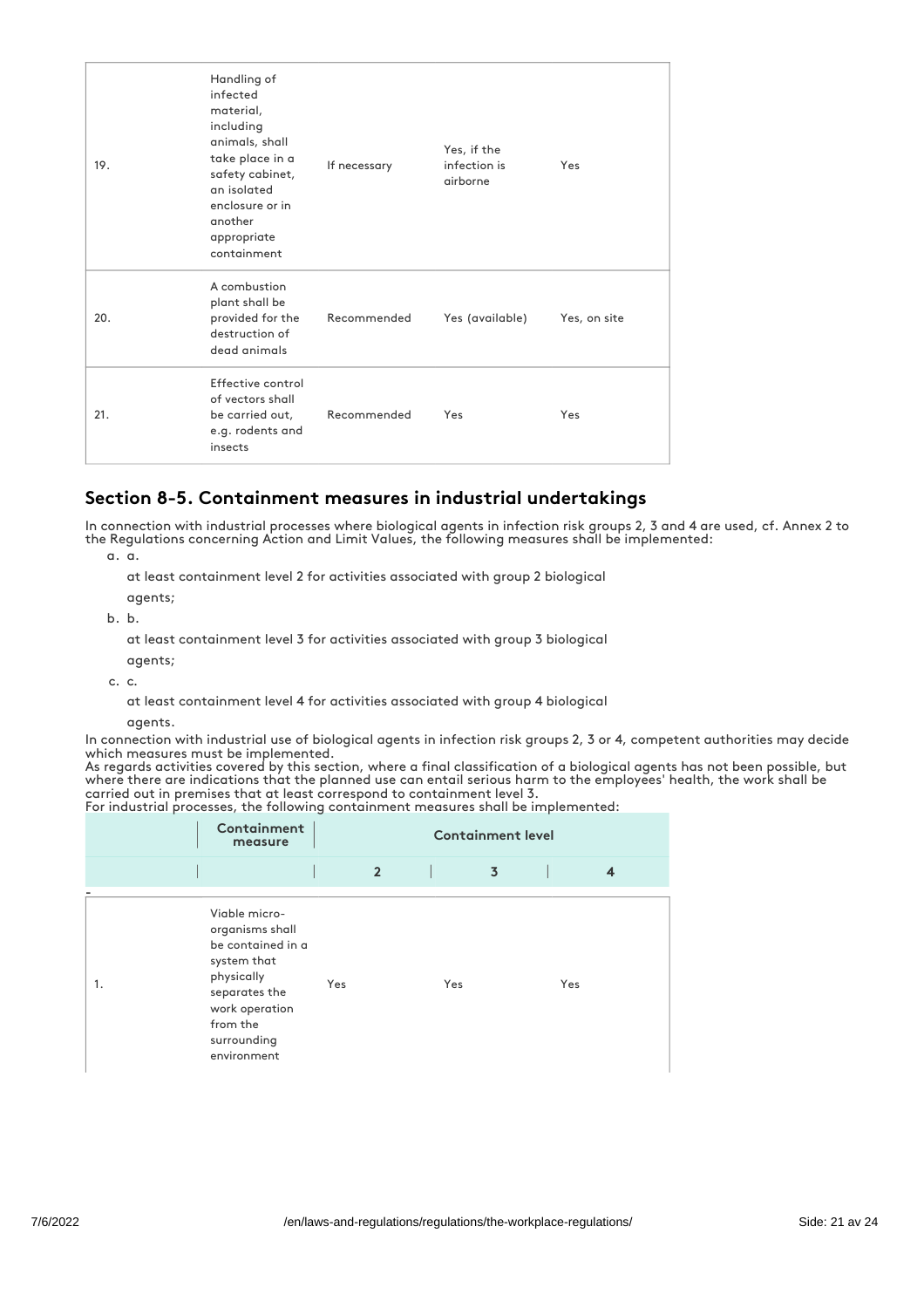| 2.  | Closed<br>production<br>systems shall be<br>placed in a<br>confined area<br>(rooms,<br>buildings)                  | Recommended                             | Yes                                                           | Yes, confined<br>area built for the<br>purpose |
|-----|--------------------------------------------------------------------------------------------------------------------|-----------------------------------------|---------------------------------------------------------------|------------------------------------------------|
| 3.  | A biological<br>hazard sign shall<br>be posted                                                                     | Yes                                     | Yes                                                           | Yes                                            |
| 4.  | An anteroom<br>shall be provided                                                                                   | No                                      | Yes, alternatively<br>an airlock                              | Yes, airlock                                   |
| 5.  | An observation<br>window or similar<br>arrangement<br>shall be provided<br>so that the<br>occupants can be<br>seen | Recommended                             | Yes                                                           | Yes                                            |
| 6.  | It must be<br>possible to<br>communicate<br>from inside the<br>area                                                | Yes                                     | Yes, handsfree<br>telephone/<br>calling system<br>recommended | Yes, handsfree<br>telephone/<br>calling system |
| 7.  | The confined<br>area must have<br>sufficient<br>ventilation to<br>reduce the air<br>pollution to a<br>minimum      | Recommended                             | Recommended                                                   | Yes                                            |
| 8.  | The pressure in<br>the confined area<br>must be lower<br>than the<br>atmospheric<br>pressure                       | <b>No</b>                               | Recommended,<br>with air pressure<br>control                  | Yes, with air<br>pressure control              |
| 9.  | Input and extract<br>air from the<br>confined area<br>shall be filtered<br>with the aid of a<br><b>HEPA filter</b> | <b>No</b>                               | Yes, extract air                                              | Yes, extract and<br>input air                  |
| 10. | The confined<br>area must have<br>emergency power                                                                  | <b>No</b>                               | Recommended                                                   | Yes                                            |
| 11. | Gases released<br>from the closed<br>system shall be<br>handled in a<br>manner whereby                             | spreading is<br>reduced to a<br>minimum | spreading does<br>not occur                                   | spreading does<br>not occur                    |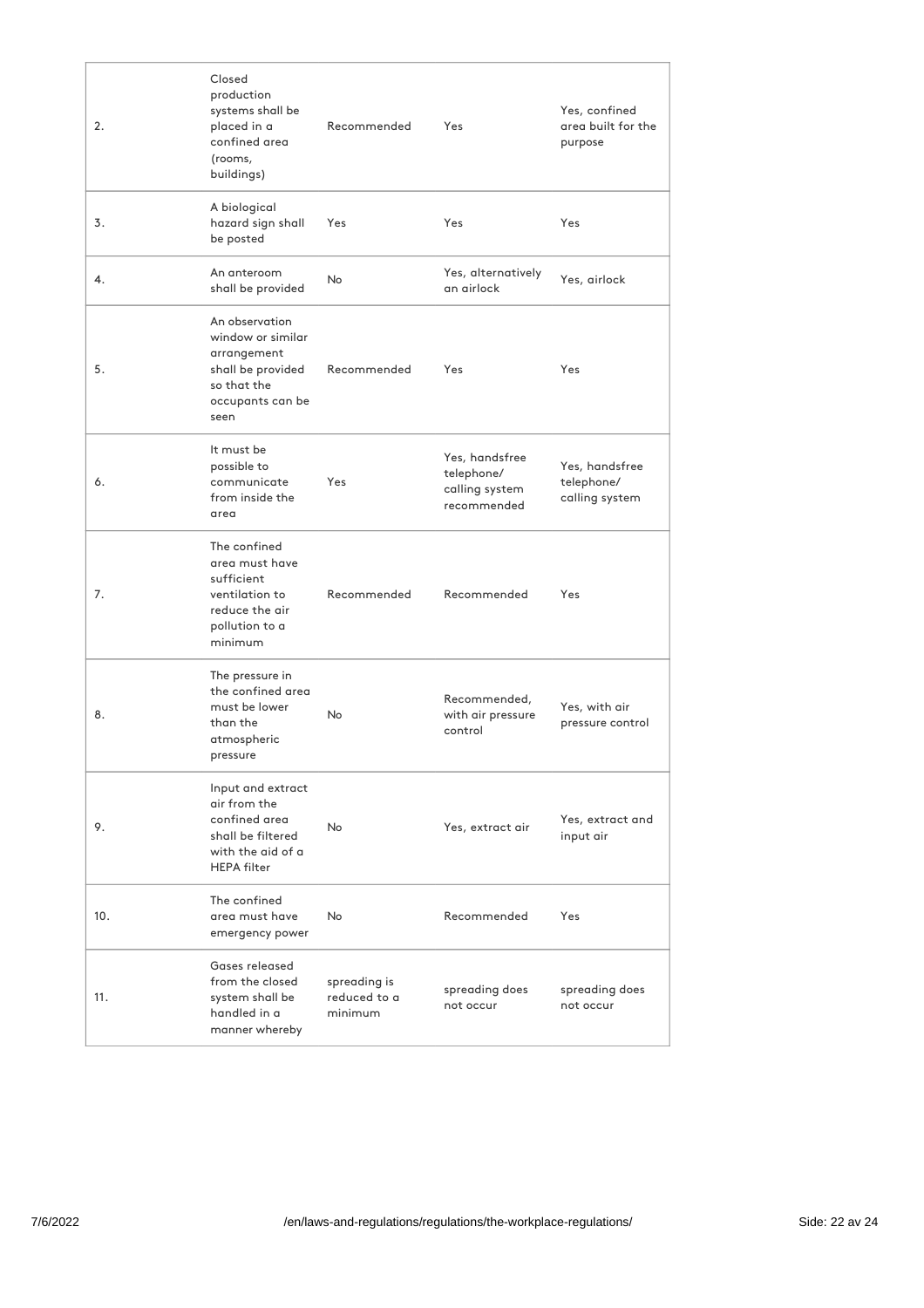| 12. | Sampling, adding<br>substances to a<br>closed system<br>and transferring<br>viable<br>microorganisms<br>to another closed<br>system shall be<br>performed in a<br>manner whereby | spreading is<br>reduced to a<br>minimum                    | spreading does<br>not occur                                                        | spreading does<br>not occur                                                        |
|-----|----------------------------------------------------------------------------------------------------------------------------------------------------------------------------------|------------------------------------------------------------|------------------------------------------------------------------------------------|------------------------------------------------------------------------------------|
| 13. | Culture fluids<br>shall not be<br>removed from the<br>closed system<br>unless the viable<br>micro-organisms<br>have been                                                         | rendered inert<br>with the aid of<br>recognised<br>methods | rendered inert<br>with the aid of<br>recognised<br>chemical or<br>physical methods | rendered inert<br>with the aid of<br>recognised<br>chemical or<br>physical methods |
| 14. | Seals shall be<br>designed in a<br>manner whereby                                                                                                                                | spreading is<br>reduced to a<br>minimum                    | spreading does<br>not occur                                                        | spreading does<br>not occur                                                        |
| 15. | The confined<br>area shall be<br>designed to hold<br>the entire<br>content of the<br>closed system in<br>the event of<br>spillage from<br>that system                            | <b>No</b>                                                  | Yes                                                                                | Yes                                                                                |
| 16. | Surfaces must be<br>watertight and<br>easy to clean                                                                                                                              | Yes, on worktops<br>and similar                            | Yes, on worktops<br>and similar and<br>floors                                      | Yes, on worktops<br>and similar,<br>floors and<br>ceilings                         |
| 17. | Surfaces must be<br>resistant to<br>acids, alkalis,<br>solvents and<br>disinfectants                                                                                             | Yes, on work-<br>tops                                      | Yes, on worktops<br>and floors                                                     | Yes, on worktops,<br>walls, floors and<br>ceilings                                 |
| 18. | It must be<br>possible to<br>disinfect polluted<br>equipment in the<br>confined area<br>(corresponding<br>effect as<br>autoclave)                                                | No                                                         | Yes                                                                                | Yes                                                                                |
| 19. | The confined<br>area must be<br>sealable to<br>enable<br>fumigation                                                                                                              | No                                                         | Yes                                                                                | Yes                                                                                |
| 20. | Disinfection<br>procedures shall<br>be specified                                                                                                                                 | Yes                                                        | Yes                                                                                | Yes                                                                                |
| 21. | Wastewater shall<br>be treated before<br>final disposal                                                                                                                          | rendered inert<br>with the aid of<br>recognised<br>methods | rendered inert<br>with the aid of<br>recognised<br>chemical or<br>physical methods | rendered inert<br>with the aid of<br>recognised<br>chemical or<br>physical methods |